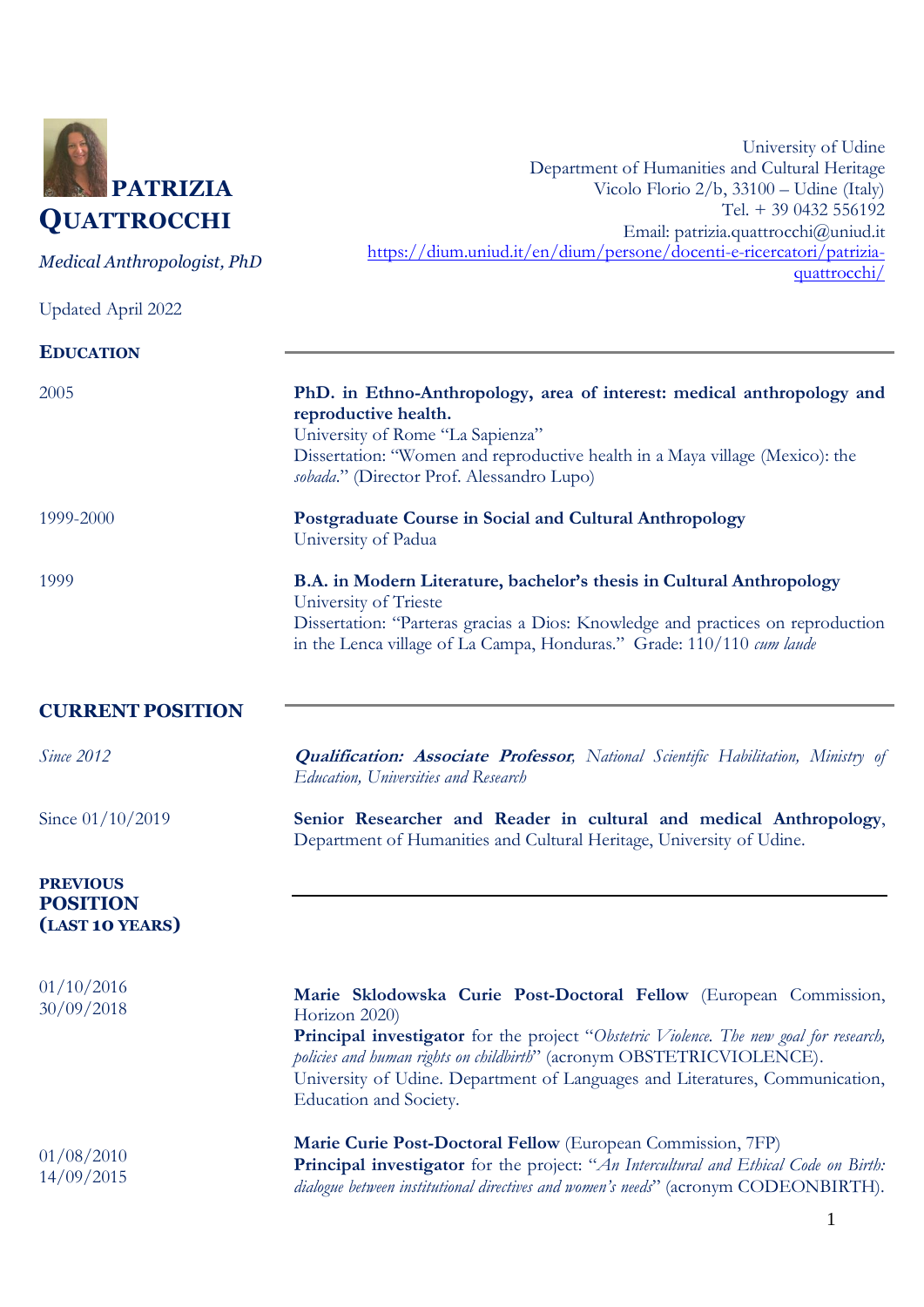|                                   | University of Udine. Department of Human Sciences.                                                                                                                                                                                                                           |
|-----------------------------------|------------------------------------------------------------------------------------------------------------------------------------------------------------------------------------------------------------------------------------------------------------------------------|
| 01/06/2006<br>31/12/2009          | Full-time Researcher and Professor in Medical and Social Anthropology<br>(Profesora Investigadora Titular "A").<br>Autonomous University of Yucatan (Mexico). Centro de Investigaciones<br>Regionales "Dr. Hideyo Noguchi." Social Medicine and Public Health<br>Department. |
| <b>FELLOWSHIPS</b><br>and GRANTS  |                                                                                                                                                                                                                                                                              |
| April 2017                        | <b>Post-Grant Open Access Pilot</b><br>European Commission, FP7, OpenAIRE<br>Funding for publishing the book "Oltre I luoghi comuni. Partorire e nascere a domicilio e<br>in casa maternità. Una ricerca antropologica"                                                      |
| 01/10/2016<br>30/09/2018          | Marie Sklodowska Curie Grant (IF-Global Fellowship)<br>European Commission, Horizon 2020<br>OBSTETRICVIOLENCE project<br>https://www.obstetricviolence-project.com                                                                                                           |
| 01/08/2010<br>14/09/2015          | Marie Curie Postdoctoral Grant (IRG-International Reintegration Grant)<br>European Commission, 7FP<br>CODEONBIRTHproject https://cordis.europa.eu/project/rcn/95078/factsheet                                                                                                |
| February 2003<br><b>July 2003</b> | <b>Doctoral Research Fellowship</b><br>Government of Mexico<br>Funding for ethnographic research on Maya women and reproductive health in<br>Yucatan (Mexico)                                                                                                                |
| November 2000<br><b>May 2001</b>  | <b>Post-graduate Research Fellowship</b><br>University of Padua<br>Funding for preliminary qualitative research on reproductive health in Mayan<br>communities, Mexico                                                                                                       |
| <b>RESEARCH EXPERIENCE</b>        |                                                                                                                                                                                                                                                                              |
| Since $01/10/2019$                | <b>Principal Investigator</b><br>Anthropology and public health, Department of Humanities and the Cultural<br>Heritage, University of Udine. Focus on reproductive health.                                                                                                   |

**Coordinator of the Platform on Obstetric Violence** [\(https://www.obstetric](https://www.obstetric-violence-project.com/)[violence-project.com\)](https://www.obstetric-violence-project.com/)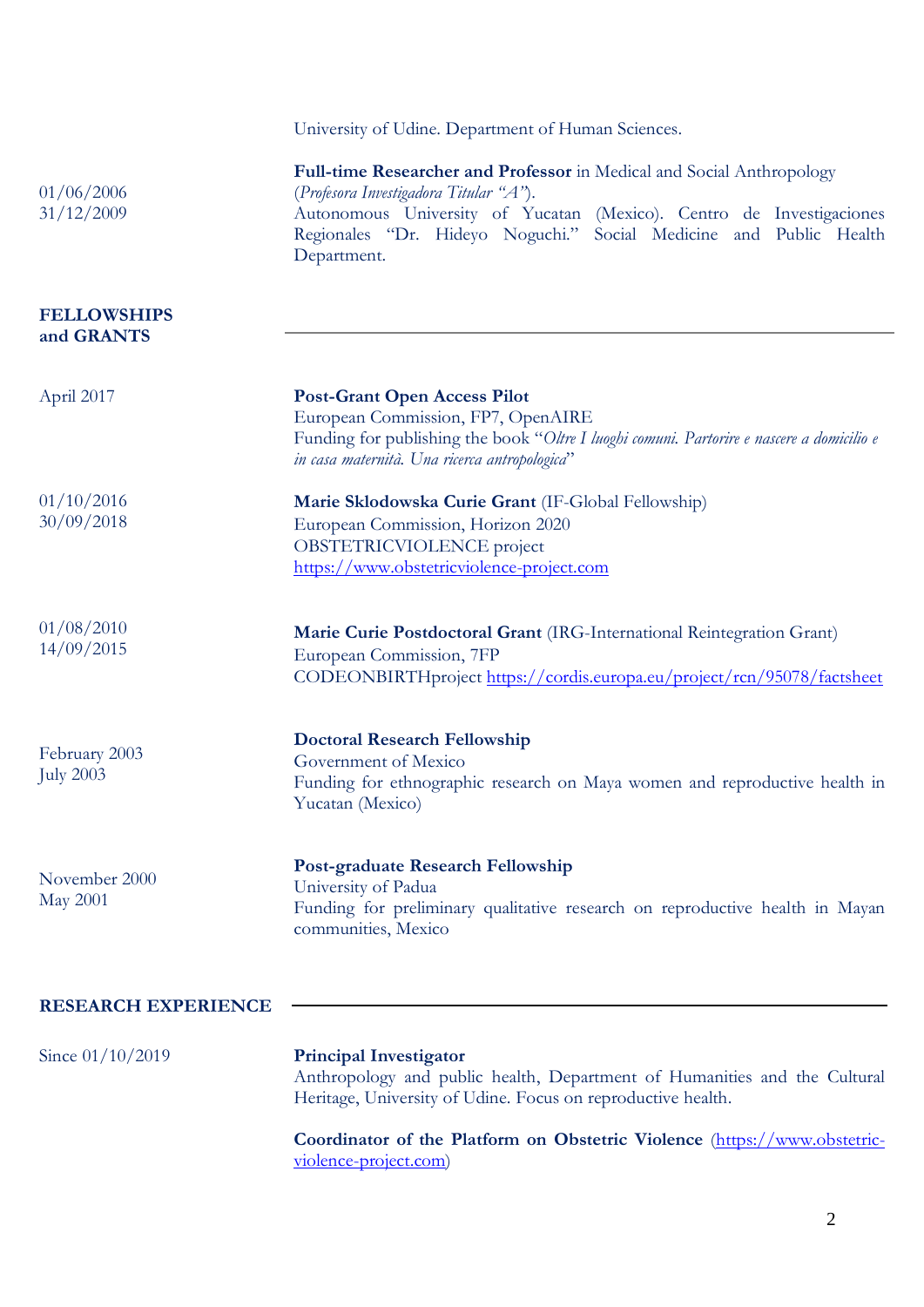## 31/03/2021-31/03/2022

01/10/2016 30/09/2018 (Italy, Argentina)

01/08/2010 14/09/2015 (Italy, Spain and the Netherlands)

2009-2010 (Mexico)

2007-2009 (Mexico)

2005-2008 (Mexico)

**WP2 Leader Project "**Alt Frialty. Personalized Health Management of Physical, Mental and Social Frailty in the Elderly", UNIUD-Active Ageing Group, Funded by Fondazione Friuli.

**Principal Investigator** "*Obstetric Violence. The new goal for research, policies and human rights on childbirth*" project. Main objective: to analyse the historical, social and political processes that led to the legal recognition of obstetric violence in some Latin American countries, in particular Argentina. Project aims to transfer Latin American experiences on recognising and preventing obstetric violence to the European context in order to provide decision makers and healthcare managers with innovative tools and strategies for improving the quality of birth care services**.** [https://www.obstetricviolence-project.com](https://www.obstetricviolence-project.com/)

Marie Sklodowska Curie Grant-Global Fellowship, Horizon 2020, University of Udine

**Visiting Research**: National University of Lanus, Argentina (01/10/2016-30/09/2017)

# **Principal Investigator**

"*An Intercultural and Ethical Code on Birth: dialogue between institutional directives and women's needs*" project. Main objective: The project proposes an anthropological analysis on childbirth. It intends to explore doctors, obstetrics and women's experiences on giving birth at home, and analyze the official medical, obstetrical and political discourse on this topic. The objective of the project is to construct an Intercultural and Ethical Code on Birth (IECB) to favour a better correspondence between demands and expectations of women and medical system needs. This Code - produced by the negotiation between different approaches to the body, to the health, to the reproduction expressed by the actors – is intended to be a point of reference for innovative birth policies at European level and will contribute to resolve situations of conflict and misunderstanding in relation to the exercise of the reproductive rights. <https://cordis.europa.eu/project/id/256422> Marie Curie Grant, 7FP University of Udine

### **Researcher**

Project "Health and Environment. Cervical and breast cancer: risk factors to pesticides exposure in the State of Yucatan (Mexico)" Autonomous University of Yucatan Funded by the CONACYT-Consejo Nacional de Ciencia y Tecnología, Mexico.

**Co-Investigator and Coordinator of the ethnographic study and research team (4 researchers and 2 students)** Project "Cervical and breast cancers in Yucatan. An Alliance between Cultures,"

Autonomous University of Yucatan Funded by the CONACYT-Consejo Nacional de Tecnología, Mexico.

**Principal Investigator and Coordinator of the international partnership** Project "The Sobada Time. Childbirth in a Maya village (Yucatan, Mexico)".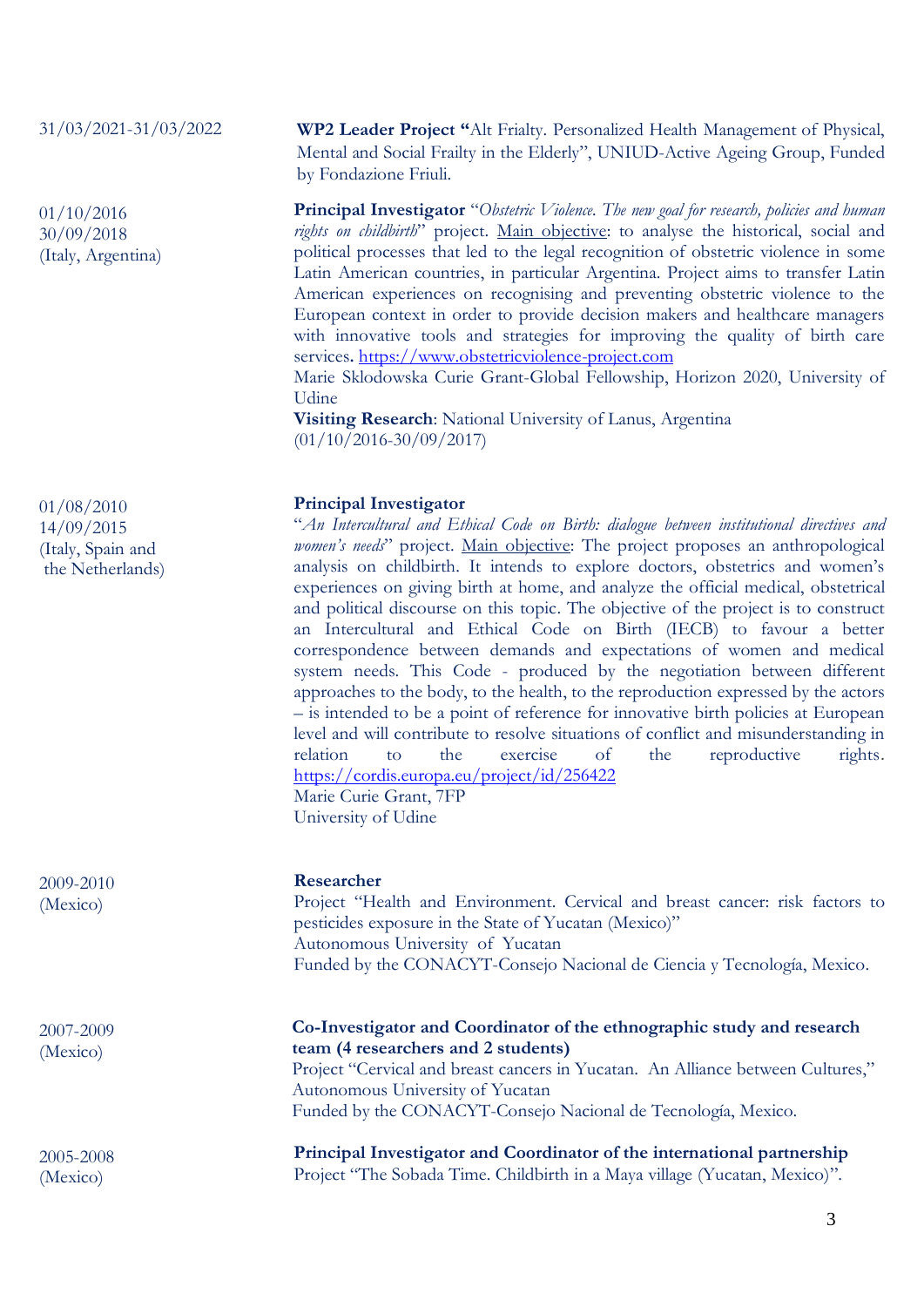|                                                                        | Funded by 11 Italian and 5 Mexican institutions: Friuli Venezia Giulia Region,<br>Association of Ethno-anthropological and Social Research, Videomante,<br>Maternal and Child Health Hospital "Burlo Garofolo", Faculty of Medicine of<br>the University of Trieste, Professional College of Midwives in Udine, Cultural<br>Association Togunà, Italian National Institute of Health, School of Midwifery<br>Art, Americanistic Studies Center, Institute of Sociology of the University of<br>Urbino, Autonomous University of Yucatan, INDEMAYA-Institute<br>for<br>Development of Mayan culture of Yucatan. CDI-National Committee for<br>Development of indigenous people, Center for Humanities and Social Science of<br>the National Autonomous University of Mexico, Ministry of Health of Yucatan. |
|------------------------------------------------------------------------|------------------------------------------------------------------------------------------------------------------------------------------------------------------------------------------------------------------------------------------------------------------------------------------------------------------------------------------------------------------------------------------------------------------------------------------------------------------------------------------------------------------------------------------------------------------------------------------------------------------------------------------------------------------------------------------------------------------------------------------------------------------------------------------------------------|
| 01/01/2006<br>30/05/2006<br>(Mexico)                                   | <b>Visiting Researcher</b><br>Project "The Sobada Time. Childbirth in a Maya village (Yucatan, Mexico)"<br>Autonomous University of Yucatan<br>Unidad de Ciencias Sociales, CIR-Centro de Investigaciones Regionales "Dr.<br>Hideyo Noguchi."                                                                                                                                                                                                                                                                                                                                                                                                                                                                                                                                                              |
| 2005<br>(Italy)                                                        | <b>Principal Investigator</b><br>Project "Reproductive Health and Mexican Women in Friuli Venezia Giulia<br>(Italy)", Implementation of the "Ethno-Texts Archive"<br>University of Udine<br>Funded by the International Centre on Plurilingualism of the University of Udine.                                                                                                                                                                                                                                                                                                                                                                                                                                                                                                                              |
| 2005<br>(Italy)                                                        | <b>Principal Investigator</b><br>Project: "Reproductive health and folk religion in Friuli Venezia Giulia Region"<br>Funded by Civic Museum, Udine.                                                                                                                                                                                                                                                                                                                                                                                                                                                                                                                                                                                                                                                        |
| 2004-2005<br>(Italy)                                                   | <b>Principal Investigator</b><br>Project "Chinese migrants in Friuli Venezia Giulia"<br>University of Udine<br>Funded by International Centre on Plurilingualism of the University of Udine,<br>Province of Trieste                                                                                                                                                                                                                                                                                                                                                                                                                                                                                                                                                                                        |
| 2002-2005<br>(Mexico)<br>February 2003<br><b>July 2003</b><br>(Mexico) | <b>PhD</b> Researcher<br>Project "Maya women and reproductive health in Yucatan (Mexico)"<br><b>Visiting Researcher</b><br>Autonomous University of Yucatan<br>Unidad de Ciencias Sociales, CIR-Centro de Investigaciones Regionales "Dr. Hideyo<br>Noguchi." Fieldwork in the Maya village of Kaua (Yucatan).                                                                                                                                                                                                                                                                                                                                                                                                                                                                                             |
| 2002-2003<br>(Italy)                                                   | Principal Investigator and coordinator of the team (3 researchers)<br>Project: "Bangladeshi migrants in Friuli Venezia Giulia"<br>Funded by Region Friuli Venezia Giulia, International Centre on Plurilingualism<br>of the University of Udine, Carigo Foundation, Municipality of Monfalcone.                                                                                                                                                                                                                                                                                                                                                                                                                                                                                                            |
| November 2000 May 2001<br>(Mexico)                                     | <b>Visiting Fellowship</b><br>Autonomous University of Yucatan.<br>Unidad de Ciencias Sociales, CIR-Centro de Investigaciones Regionales "Dr. Hideyo                                                                                                                                                                                                                                                                                                                                                                                                                                                                                                                                                                                                                                                       |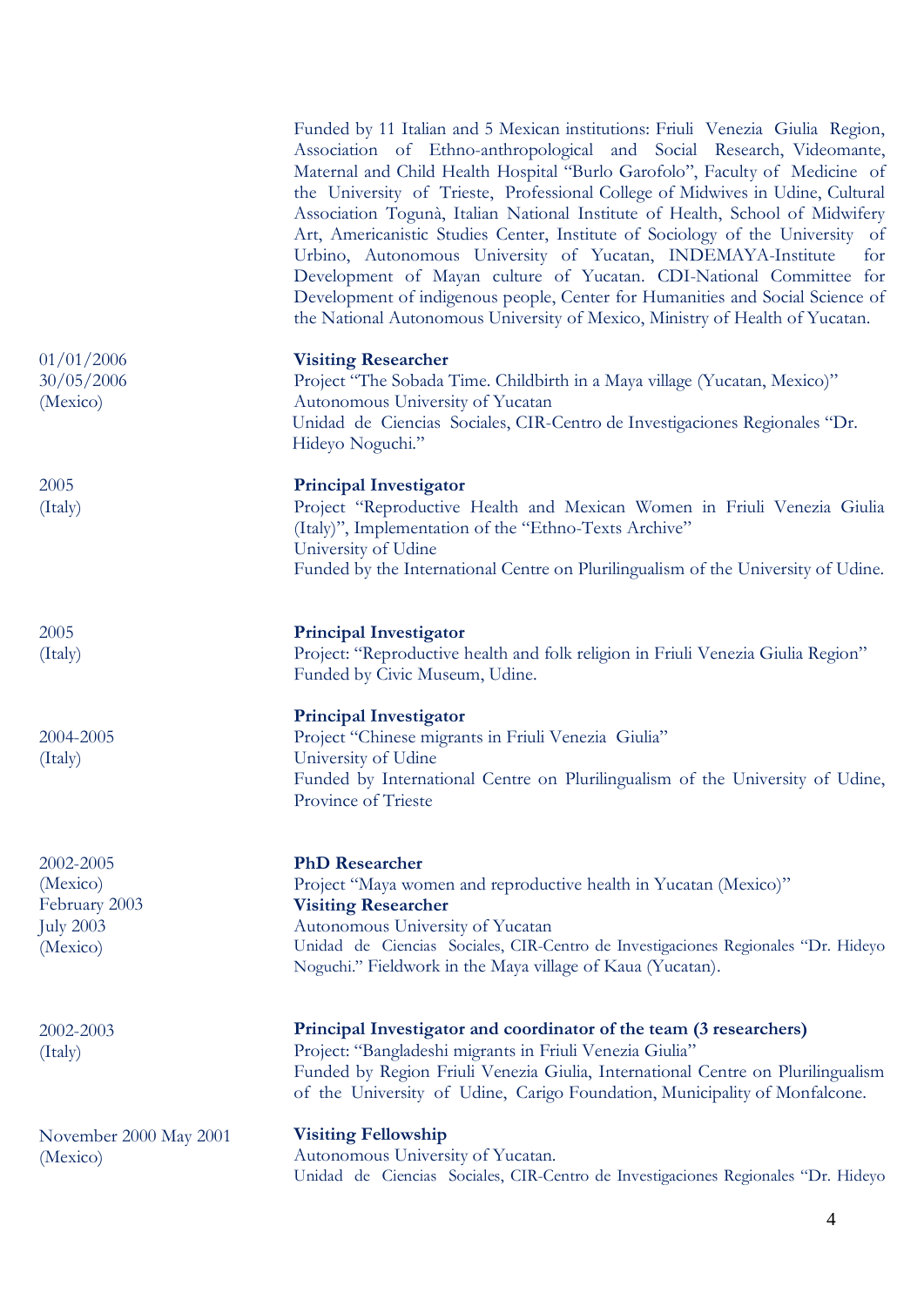|                                               | Noguchi." Fieldwork in the Maya village of Kaua                                                                                                                                                                                                                                                                                                    |
|-----------------------------------------------|----------------------------------------------------------------------------------------------------------------------------------------------------------------------------------------------------------------------------------------------------------------------------------------------------------------------------------------------------|
| January 1998<br><b>May 1998</b><br>(Honduras) | Researcher (degree thesis work)<br>Project "Knowledge and practice on reproduction in the Lenca village of La<br>Campa"<br>Fieldwork in La Campa, Lempira (Honduras)                                                                                                                                                                               |
| <b>INVITED SPEAKER</b>                        |                                                                                                                                                                                                                                                                                                                                                    |
| 2022                                          | <b>University of Perugia</b><br>lecture "Violenza ostetrica. Genesi, strumenti, potenzialità", Postgraduate studies<br>in Sociology of Violence and Anthropology of Education, 22 Abril.                                                                                                                                                           |
|                                               | <b>University of Udine</b><br>lecture "Mamme e papà del futuro. Mettere al mondo e accudire oltre gli<br>stereotipi di genere", In Corso interdisciplinare e interdipartimentale per<br>studentesse e studenti dell'Università degli Studi di Udine, 11 February                                                                                   |
| 2021                                          | <b>University of Udine</b><br>Lecture "Sesso e genere tra natura e cultura", Series of Seminars Diversity and<br>Inclusion 7 October                                                                                                                                                                                                               |
|                                               | University Rovira i Virgili, Tarragona, Spain<br>"Parterias tradicionales en Latinoamérica: cambios y continuidades ante un<br>etnocidio programado", Universidad Rovira i Virgili, Medical Anthropology<br>Research Center, Tarragona, 26 May                                                                                                     |
|                                               | University Rovira i Virgili, Tarragona, Spain<br>lecture "Seguridad' y 'respeto' durante el parto y el nacimiento. El aporte de las<br>mujeres y de las comadronas españolas e italianas desde un modelo de atención<br>no medicalizado", Jornadas de atención a la salud afectivo-sexual. Experiencias<br>en Cataluña, Portugal e Italia, 5-7 May |
|                                               | <b>University of Bologna</b><br>lecture "Parto a domicilio e in casa maternità. Politiche, pratiche ed<br>esperienze in prospettiva antropologica", Degree in Midwifery, 18 March                                                                                                                                                                  |
|                                               | <b>University of Bologna</b><br>lecture "Antropologia del parto. Il contributo di uno sguardo olistico e comparativo<br>per un parto e una nascita rispettati", Degree in Medical Anthropology 15 February<br>2021.                                                                                                                                |
| 2020                                          | <b>University of Udine</b><br>lecture "Le radici antropologiche della discriminazione e dell'esclusione di<br>genere", Series of seminars on gender and equality "Così diversi, così uguali", 19<br>March                                                                                                                                          |
|                                               | <b>University of Bologna</b>                                                                                                                                                                                                                                                                                                                       |

5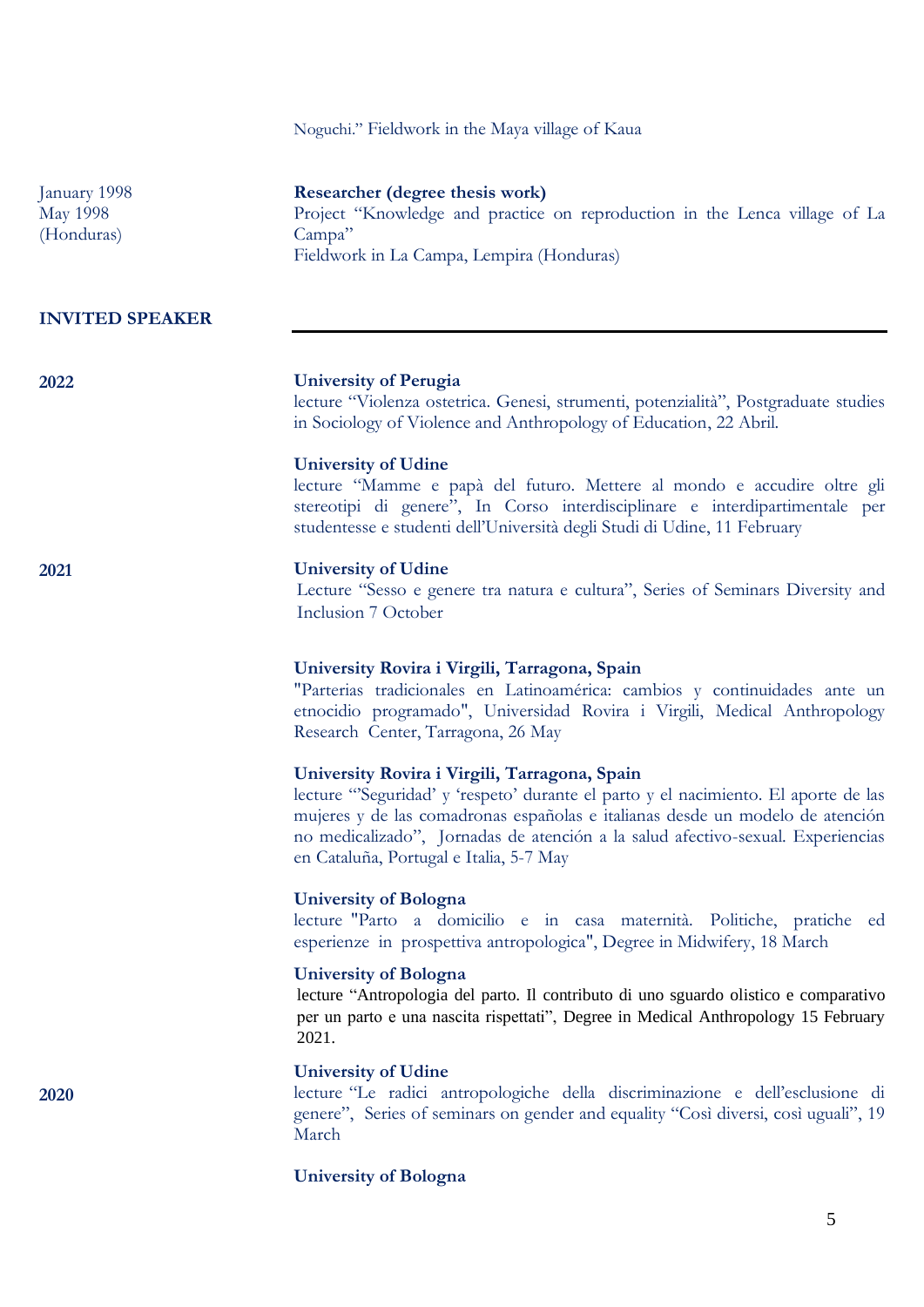| 2019 | lecture 'El parto no es una enfermedad'. Donne e levatrici maya dello Yucatan tra<br>medicalizzazione e saperi locali", Degree in Anthropology, 27 April                                                                                                                                                                                                                                                                  |
|------|---------------------------------------------------------------------------------------------------------------------------------------------------------------------------------------------------------------------------------------------------------------------------------------------------------------------------------------------------------------------------------------------------------------------------|
|      | Provincia di Perugia-Pari Opportunità<br>lecture "Violenza ostetrica. Genesi, concettualizzazioni, strumenti ed esperienze",<br>in "La violenza di genere tra maternità e aborto", Provincia di Perugia-Pari<br>Opportunità, 27 November                                                                                                                                                                                  |
|      | lecture "Casas de parto y parto domiciliario. La experiencia europea." Ministerio<br>de Salud, Gobierno de la Ciudad de Buenos Aires, 23 September.                                                                                                                                                                                                                                                                       |
|      | <b>University of Udine</b><br>lecture "Saperi enogastronomici friulani tra "tradizione e modernità", Conference<br>Storia, Scienza e Cultura del Cibo, 22 November                                                                                                                                                                                                                                                        |
| 2018 | <b>Autonomous University of Madrid</b><br>lecture "Violencia obstétrica. Un nuevo desarfío para las políticas públicas en<br>salud reproductiva", Universidad Autónoma de Madrid, 24 April                                                                                                                                                                                                                                |
|      | Associazione Scientifica Andria, Treviso<br>lecture "Il cambiamento sociale e l'antropologia della nascita", 12 October.                                                                                                                                                                                                                                                                                                  |
|      | Scuola Elementale di Arte Ostetrica, Firenze<br>lecture "Antropologia dell'assistenza alla Nascita: alla luce delle nuove<br>conoscenze, uno sguardo sullo sguardo rivolto al nascere", 30 March                                                                                                                                                                                                                          |
|      | Ordine della professione di Ostetrica della provincia di Potenza<br>"Corpo, riproduzione e salute tra le donne maya dello Yucatan", Giornata<br>Internazionale dell'Ostetrica, 5 May                                                                                                                                                                                                                                      |
|      | INMP-Istituto Nazionale per la promozione della salute dei migranti e<br>delle malattie della povertà, Roma,<br>lecture "Violenza Ostetrica. Violenza ostetrica dall'America Latina all'Europa.<br>Genesi, esperienza e strumenti per comprendere le potenzialità di un concetto<br>polivalente", Seminario transdisciplinarità e transculturalità.<br>Riflessioni<br>antropologiche nella pratica sanitaria. 19 November |
|      | WHO Collaborating Centre for Maternal and Child Health, Trieste<br>Project presentation "Obstetric violence. The new goal for research, policy and<br>human rights on childbirth", Trieste, 22 May.                                                                                                                                                                                                                       |
|      | Associazione L'arte di Crescere, Centro Anti-Violenza "Lia Pipitone",<br>Palermo,<br>lecture "Parto rispettato e diritti riproduttivi. A che punto siamo?", in Workshop<br>"Nascere segna", 7 March                                                                                                                                                                                                                       |
|      | Istituto Professionale Statale "R. M. Cossar", Gorizia<br>Workshop on Respectful Maternity Care "Mille modi di nascere", 13 March                                                                                                                                                                                                                                                                                         |
| 2017 | <b>Autonomous University of Yucatan, Mexico</b><br>Commentator at book presentation "Cánceres en mujeres mayas de Yucatán.<br>Pobreza, género y comunicación social", Judith Ortega Canto - José Perez Mutul                                                                                                                                                                                                              |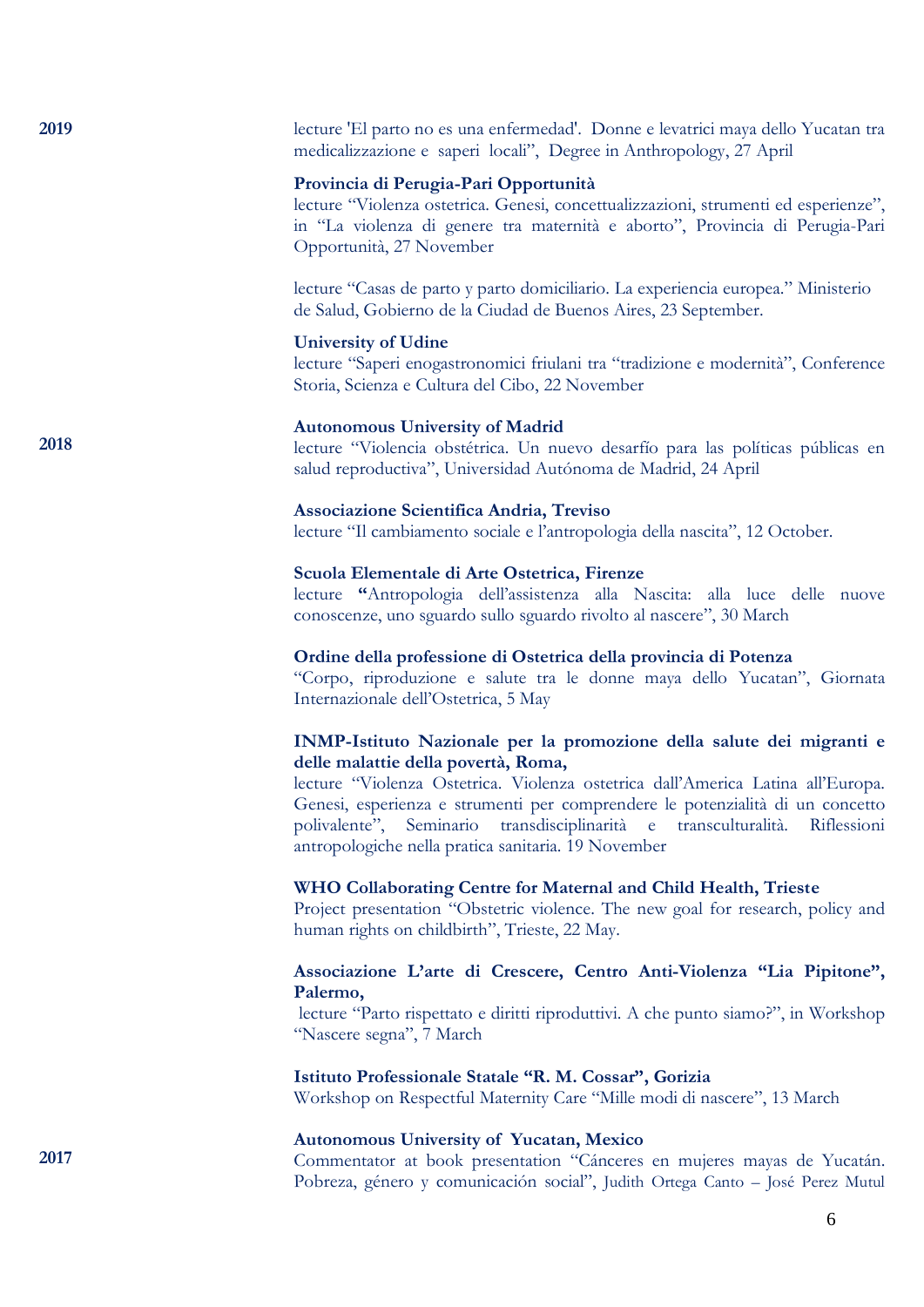(coords.), 28 November.

## **Autonomous University of Yucatan, Mexico**

Lecture "Violencia Obstétrica. Aportes de América Latina al debate international", 27 November.

## **Universidad Autónoma de Madrid, Madrid**

Lecture "Violencia Obstétrica." aportes y potencialidades de un concepto innovador para repensar la atención al parto, al nacimiento y la formación de los profesionales de la salud", Primer Seminario Internacional: Diálogo de saberes, puentes de encuentro, salud género, sociedad y cultura", 2-3 November.

## **University of Cagliari, Cagliari**

Lecture "Resistere alla medicalizzazione. Dall'esperienza delle donne e delle levatrici maya dello Yucatan (Messico) al contesto europeo, "Giornata di studio in ricordo di Luisa Orrù", 27 October.

## **Cervignano municipality, Cervignano del Friuli, Italy**

Public talk "Nascere lascia il segno. Parto rispettato e diritti riproduttivi", 28 September.

## **Italian Observatory of Obstetric Violence, Rome**

Lecture: "OBSTETRICVIOLENCE Project", Seminar on care during facilitybased childbirth, Civil Organization "Basta Tacere", Italian Observatory of Obstetric Violence, Rome, 20 September.

## **National University of Lanus, Community Health Institute, Argentina**

Lecture: "Violencia Obstétrica. Los nuevos objetivos para la investigación, la política y los derechos humanos relacionados con el parto y el nacimiento. Avances de Investigación", 8 August.

### **Gino Germani Research Institute, Universidad de Buenos Aires, Argentina**

Lecture "Resistir a la medicalización inecesaria", Faculty of Social Sciences, 28 April.

# **Civil Association "Las Casildas", Buenos Aires, Argentina**

Seminar "Parto como sistema de poder o el poder del sistema sobre escena del parto", 8 February.

## **University of the Republic, Montevideo, Uruguay**

Lecture "Derechos Humanos y Asistencia reproductiva. Aportes desde la partería alternativa", Faculty of Social Sciences, 8 December.

### **AAPI- Argentine Independent Midwives Association, Buenos Aires**

Conference "Qué es un parto seguro? La experiencia de las mujeres que parieron en su casa en España e Italia", Primer Congreso Internacional de parteras Cosmopolítas, 13 November.

# **San Giovanni al Natisone City Council, Department of Social Affairs**

Lecture "Un codice interculturale ed etico sul parto. Dialogo tra direttive istituzionali ed esigenze delle donne", Udine, 13 January.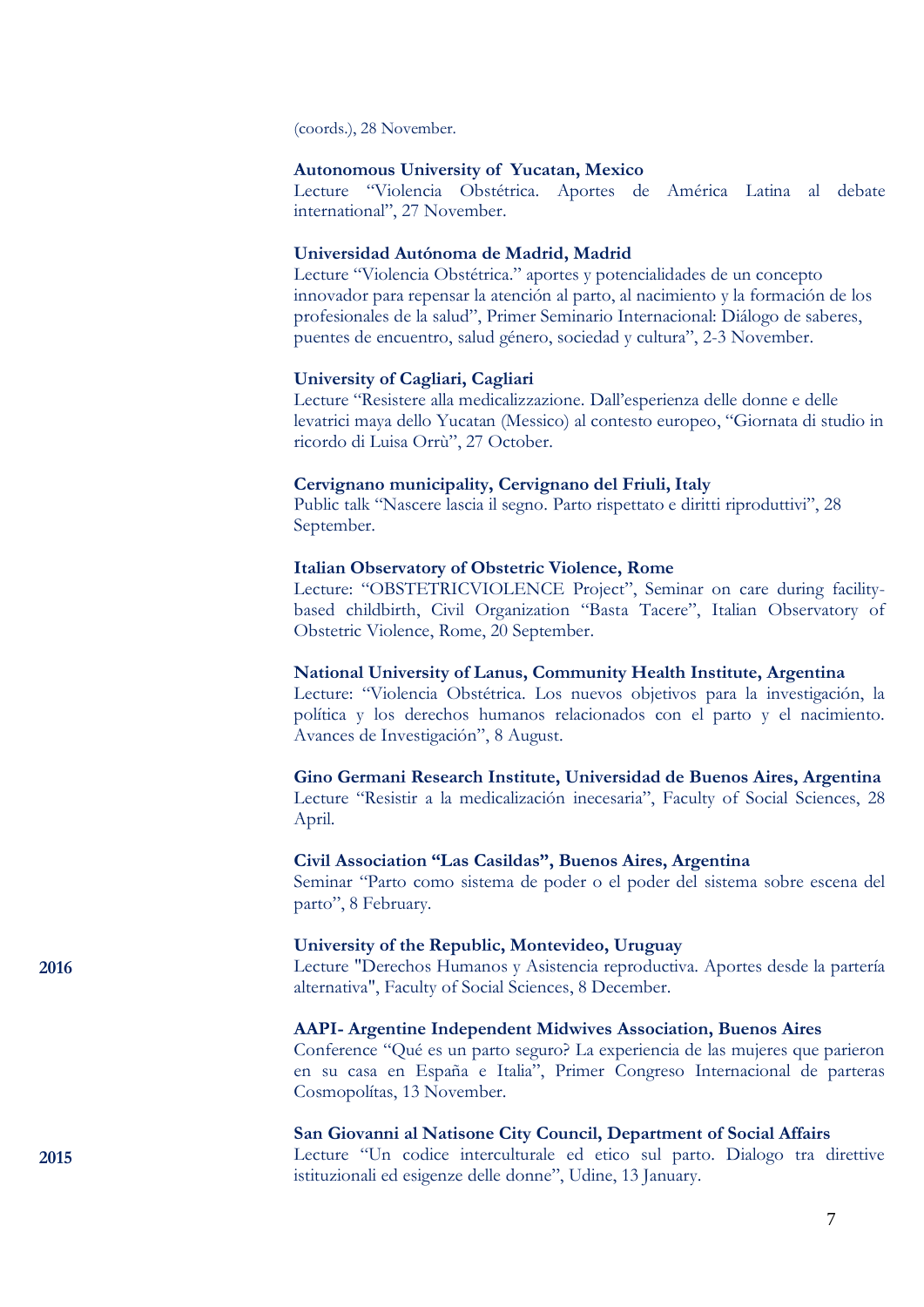| 2014 | Universidad Complutense de Madrid, Departament of Social Anthropology<br>Lecture "Parto natural y parto medicalizado. La experiencias de las mujeres y de<br>las parteras italianas, españolas y mayas", June 23, 8 hours.                                                 |
|------|----------------------------------------------------------------------------------------------------------------------------------------------------------------------------------------------------------------------------------------------------------------------------|
|      | National Association Independent Midwives and Maternity Home, Milan<br>Lecture "Parto naturale e parto medicalizzato. Esperienze messicane, italiane e<br>spagnole a confronto", Homebirth "La Via Lattea", November, 3 hours.                                             |
|      | Civil Association "Casa del Lauro", Udine<br>Lecture "Piante simbolico-rituali e terapeutiche. Approccio antropologico ed<br>etnografia maya", La Casa del Lauro, Porpetto (Udine), 14 March, 2 hours.                                                                     |
| 2013 | Civil Association "Endometriosi Friuli Venezia Giulia"<br>Lecture "Disposizioni per la tutela delle donne affette da endometriosi: gli aspetti<br>antropologici", Hotel Europalace, Monfalcone, 24 November.                                                               |
|      | Civil Association "Endometriosi Friuli Venezia Giulia"<br>Lecture "Genere e tabu. Quali riflessioni per la salute femminile?" Udine, 19<br>Octuber.                                                                                                                        |
| 2012 | <b>Autonomous University of Yucatan</b><br>Lecture "Hacia un enfoque intercultural de atención a la salud: experiencias de<br>campo y con personal de salud", Symposium<br>"Diálogos<br>médicos<br>entre<br>alópatas y terapéutas mayas", Merida, Mexico, 25 October.      |
|      | Autonomous University of Yucatan<br>Lecture "Salud intercultural. Aproximación teórica y experiencia de campo<br>en Yucatán", Unidad de Ciencias Sociales, Centro de Investigaciones Regonales<br>"Dr. Hideyo Noguchi", 10-19 Octuber, 20 hours.                           |
|      | University of Udine, Degree in Cultural Turism<br>Lecture "Introduzione alla ricerca sul campo. Il metodo etnografico", Chair in<br>Cultural Anthropology (professor Gianpaolo Gri), February-April, 12 hours.                                                             |
|      | University of Udine, Degree in Foreign Languages and Literatures<br>Lecture "L'esperienza della sobada tra le donne maya dello Yucatán", Chair of<br>Cultural Anthropology (professor Nicola Gasbarro), 19 May, 2 hours.                                                   |
| 2011 | University of Udine, Advance Seminar in Cultural Anthropology<br>Seminar "La prospettiva antropologica al corpo, alla salute e alla malattia", 7-8<br>April, 4 hours.                                                                                                      |
|      | NIHMP - National Institute for Health, Migration and Poverty, Rome<br>Lecture "La qualità dell'assistenza al parto secondo le donne e le levatrici maya<br>dello Yucatán", International Course of Transcultural Medicine, 27 January.                                     |
| 2010 | <b>Professional College of Midwives, Varese</b><br>Seminar "La prospettiva antropologica al parto. La prospettiva antropologica al<br>parto. Dalle levatrici indigene di Messico e Honduras al parto medicalizzato: saperi e<br>pratiche a confronto, 24 November 8 hours. |

8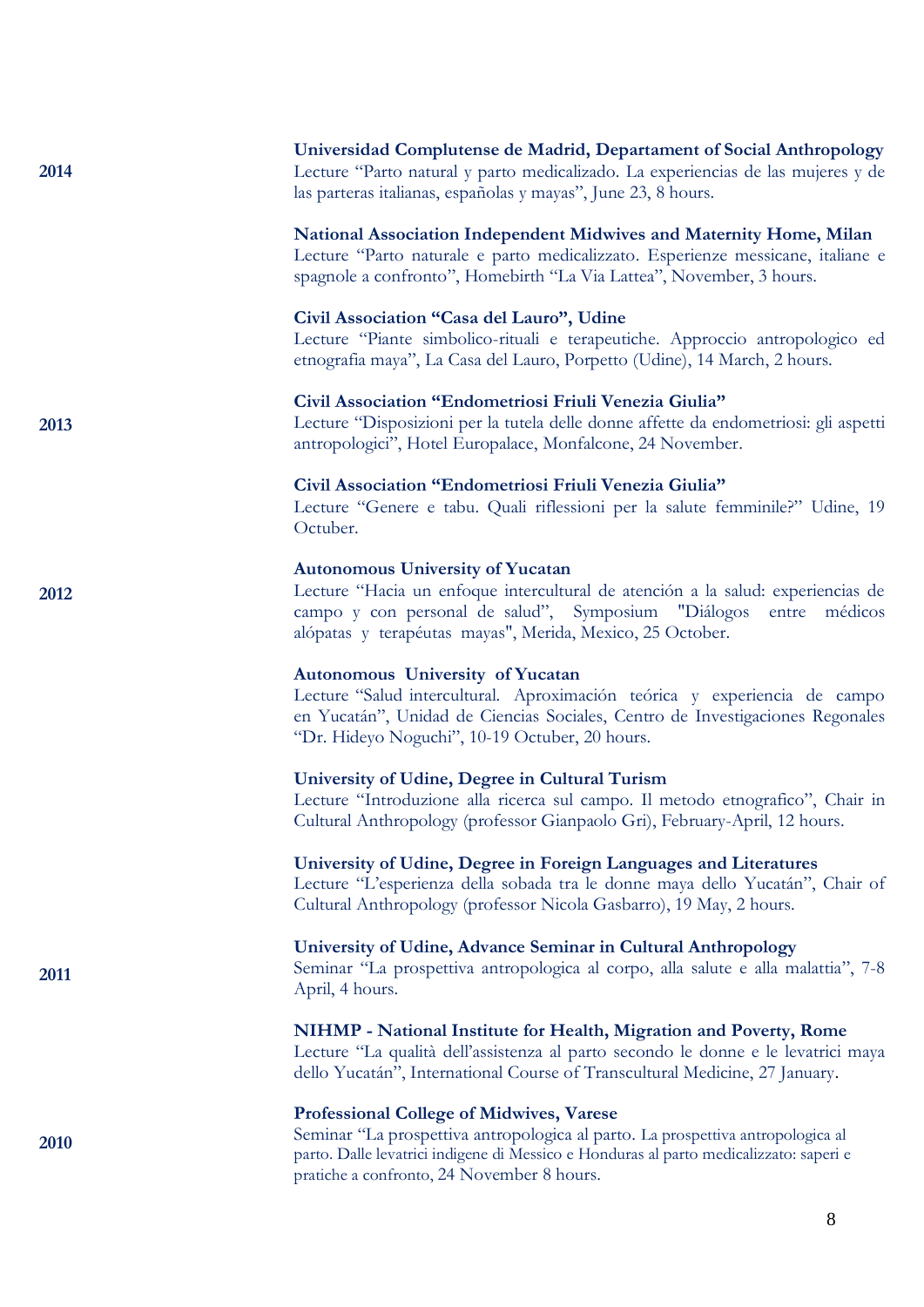## **General Hospital "Sandro Pertini", Rome**

Lecture "Che mai potrà dirci una pratica "tradizionale"? L'esperienza delle donne maya", Symposium "Partorire in terra straniera", 4 October.

## **Autonomous University of Yucatan**

Seminar "Investigación cualitativa en salud", Unidad de Ciencias Biomédicas, Centro de Investigaciones Regionales "Dr. Hideyo Noguchi", 14 March-9 April, 12 hours

### **University of Udine, Degree in Literature and Philosophy**

Lecture "L'esperienza della sobada tra le donne maya dello Yucatan", Chair of Cultural Anthropology (professor Gianpaolo Gri), April, 4 hours.

### **University of Trieste, Degree in History**

Lecture "Corpo e identità. L'esperienza delle donne maya", Chair of Cultural Anthropology (professor Carmela Pignato), 2 hours.

### **University of Trieste, Degree in History**

Lecture "La relazione uomo-animale in Mesoamerica e nelle culture indigene contemporanee", Chair of Cultural Anthropology (professor Carmela Pignato), 22 April, 2 hours.

### **University of Milano-Bicocca**

**2009** 

**2008**

Talk "Presentation of volume 'Nascita' "(Irene Maffi eds). Anthropology Series directed by Professor Ugo Fabietti, February

### **University of Udine, Advance Seminar in Cultural Anthropology**

Lecture "Antropologia medica. Riflessioni teoriche ed esperienze sul campo", 22 February, 2 hours.

### **University of Rome "La Sapienza", Chair of Ethnology**

Lecture "Il tempo della sobada. Antropologia medica applicata in Yucatán", 2 hours (Professor Alessandro Lupo)

# **Ministry of Health (State of Yucatan, Mexico), General Hospital "H' Oran"**

Lecture "Elementos basicos de antropología médica", Course for Medicine Residents, 22 April, 4 hours.

# **University of Rome "La Sapienza", Degree and Master Degree in Anthropology**

Lecture "Il tempo della sobada. Riflessioni su un'esperienza di antropologia medica applicata in Yucatán", Chair of Ethnology (Professor Alessandro Lupo), 15 January.

#### **Autonomous University of Yucatan, Faculty of Nursery**

Lecture "Hacia un enfoque intercultural a la salud y a la salud reproductiva", Campus Tizimin, 20-22 November, 15 hours.

### **Mexico-Autonomous National University of Mexico**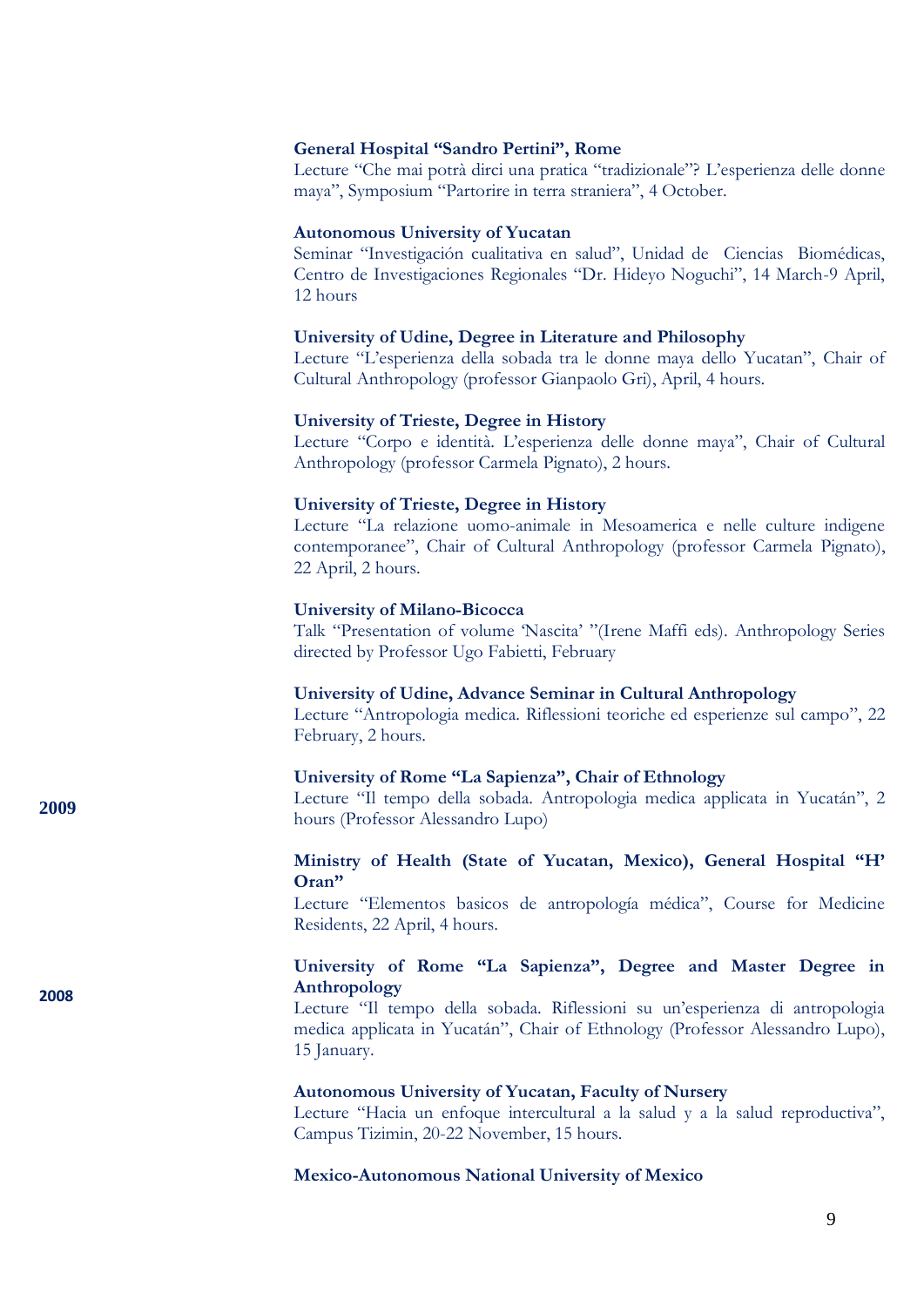Lecture "El arte de las parteras mayas", Centro Peninsular de Humanidades y Ciencias Sociales, 15 November, 2 hours.

## **Universidad de Oriente, Valladolid (Mexico)**

Lecture "El arte de las parteras mayas", in Series of Seminars "Medicinas mayas: una memoria actual", 18 Octuber, 2 hours.

### **Autonomous University of Yucatan, Faculty of Nursery**

Lecture "Hacia un enfoque intercultural de atención a las salud reproductiva", 15- 17 Octuber, 8 hours.

### **Mexico-Autonomous National University of Mexico**

Lecture "Interculturalidad y salud reproductiva", Department of History and Philosophy of Medicine, 2 September, 3 hours.

## **Autonomous University of Yucatan**

Lecture "Elementos básicos de antropología medica.", Unidad de Ciencias Biomédicas, Centro de Investigaciones Regionales "Dr. Hideyo Noguchi", September-November, 10 hours.

#### **Autonomous University of Yucatan**

Lecture "El metodo etnográfico", Unidad de Ciencias Biomédicas, Centro de Investigaciones Regionales "Dr. Hideyo Noguchi", September-November, 6 horas.

## **Ministry of Health (State of Yucatan, Mexico), Health Mental Department**

Lecture "Elementos basicos de antropología médica", Merida, 2 hours.

### **Mexico-Autonomous National University of Mexico**

Talk: "Salud Reproductiva e Interculturalidad en el Yucatán de hoy", Feria de Libros, Mexico D.F. 26-29 September.

### **University of Venice "Ca' Foscari"**

Talk "Il lavoro sul campo. Esperienze yucateche" Symposium "The Fieldwork", 5-6 May.

## **Ministry of Health (State of Yucatan, Mexico)**

Seminar facilitator "Primer Encuentro Estatal para fortalecer la Medicina Tradicional Maya", 11-12 April, Rancho de Hobonil, Yucatan.

## **University of Trieste, Degree in History**

Lecture "Manipolazione del corpo e costruzione dell'identità. L'esperienza delle donne maya dello Yucatan", Chair of Cultural Anthropology (professor Carmela Pignato), 1 April, 2 hours.

### **Autonomous University of Yucatan**

Lecture "Sobada. El don de las parteras mayas", Health Reproductive and Genetics Department, CIR "Dr. Hideyo Noguchi", 2 hours.

## **Autonomous University of Yucatan**, **Faculty of Anthropology**

Lecture "Salud reproductiva en Yucatán: una experiencia de antropología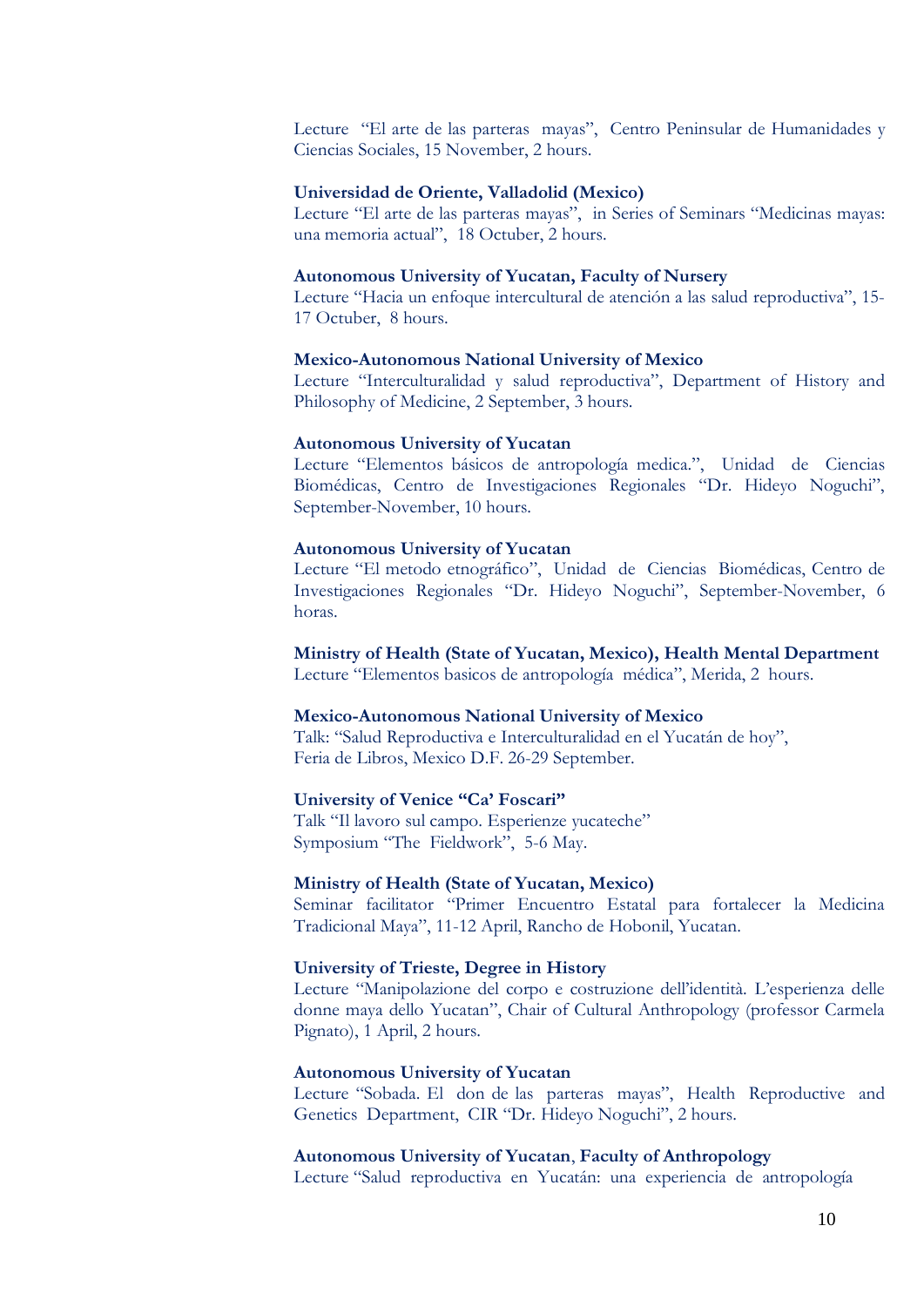aplicada", 12 March, 4 hours.

### **Ministry of Health (State of Yucatan, Mexico), General Hospital H'Oran**

Lecture "Interculturalidad en Salud", Course for Medicine Residents, 6 March, 2 hours.

### **Ministry of Health (State of Yucatan, Mexico)**

Lecture "Hacia un enfoque intercultural a la salud y a la salud reproductiva", February, 20 hours.

### **Autonomous University of Yucatan, Faculty of Nutrition**

Lecture "Interculturalidad en Salud", 2 hours.

# **Ministry of Health/Health Services (State of Yucatan, Mexico)**

Lecture "Hacia un enfoque intercultural a la salud y a la salud reproductiva", November, Course for healthcare professionals, 16 hours.

## **University of Rome "La Sapienza", Master Degree in Anthropology**

Lecture "Il tempo della sobada. Donne maya e salute riproduttiva nello Yucatan", (Chair of Ethnology professor Alessandro Lupo), 6 November, 2 hours.

## **Health National Service-"Azienda per i Servizi Sanitari Medio Friuli",**

Lecture "La prospettiva antropologica al parto", Udine, 31 Octuber, 2 hours.

### **University of Trieste, Degree in Medicine**

Lecture "La prospettiva antropologica al parto: dall'esperienza delle levatrici indigene di Messico e Honduras al parto medicalizzato", Faculty of Medicine, 12 hours.

## **University of Trieste, Degree in Midwifery**

Lecture "La prospettiva antropologica al parto: dall'esperienza delle levatrici indigene di Messico e Honduras al parto medicalizzato", 26 Octuber, 4.30 hours.

### **Autonomous University of Yucatan, Centro de Investigaciones Regionales**

Seminar "La perspectiva intercultural a la salud" in Series of Seminars "Construyendo ejes de análisis para entender el proceso de salud-enfermedadatención de los cánceres de Yucatán-México", 25 September, 4 hours.

### **Ministry of Health (State of Yucatan, Mexico)**

Lecture "Hacia un enfoque intercultural a la salud y a la salud reproductiva", July - August, Course for healthcare professionals, 32 hours.

### **Autonomous University of Yucatan, Faculty of Nursery**

Lecture "Interculturalidad en salud", July, 2 hours

### **Autonomous University of Yucatan**

Lecture "La biomedicina desde el enfoque antropológico", Centro de Investigaciones Regionales "Dr. Hideyo Noguchi", 4 hours.

## **University of Trieste, Faculty of Medicine-Ircss Burlo Garofolo**

Lecture "La prospettiva antropologica al parto: dalle levatrici lenca di Messico e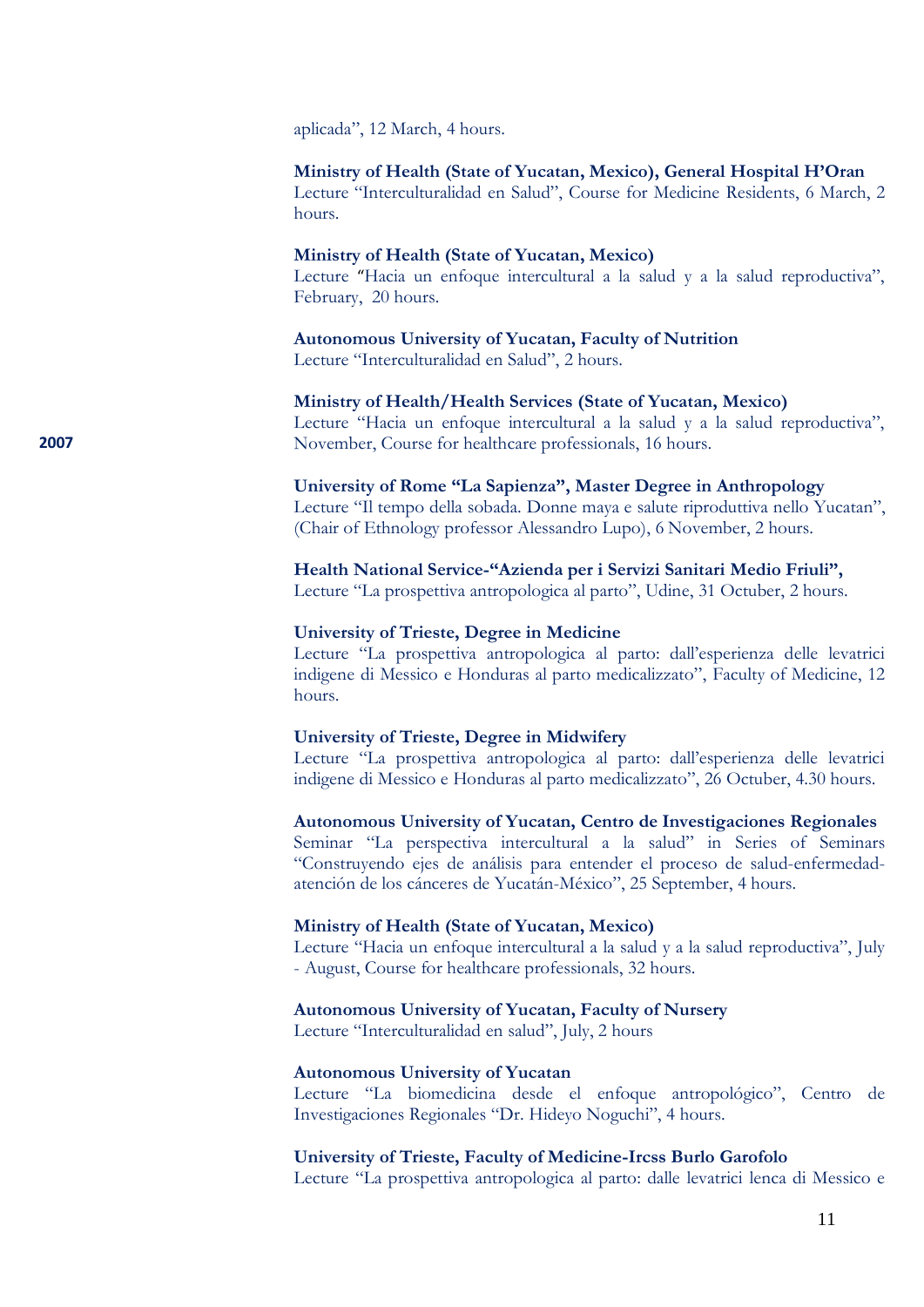Honduras al parto medicalizzato", January, 4.30 hours.

## **Civil Association Spilimbergo**

Lecture "Il tempo della sobada. Pratiche e saperi del parto in un villaggio maya dello Yucatan", 26 November, Spilimbergo, 2 hours.

# **Professional College of Midwives of Udine and Pordenone**

Lecture "La prospettiva antropologica al parto: dalle levatrici lenca di Messico e Honduras al parto medicalizzato", University of Udine, Degree in Midwifery, 24 November, 6 hours.

### **Rue- Risorse Umane Europa, Postgraduate Course in Ethnopsychology**

Lecture "Antropologia medica e medicina delle migrazioni", Monfalcone-Udine-Trieste, 24-25-26 May, 15 hours.

## **University of Rome "La Sapienza", Master Degree in Anthropology**

Lecture "La sobada. Pratiche e saperi del parto tra i Maya dello Yucatan (Messico), Chair of Ethnology (professor Alessandro Lupo), 2 hours, 18 May.

### **University of Trieste**, **Faculty of History**

Lecture "Tabu e interdizioni femminili tra i Lenca di La Campa (Honduras)", Chair of Cultural Anthropology (professor Carmela Pignato), 26-27 April, 4 hours.

### **Autonomous University of Yucatan**, **Faculty of Anthropology**

Lecture "Conocimientos y prácticas sobre el parto en un pueblo maya de Yucatan", 14 April.

### **Civic Museum, Exposition "Ciceri Collection"**

Lecture "Le confraternite udinesi", in exposition "Segni della devozione. Materiali dalla collezione Ciceri", Udine, 13 November.

### **Civic Museum, Exposition "Ciceri Collection"**

Lecture "Devozione femminile e saperi riproduttivi", in exposition "Segni della Devozione. Materiali della collezione Ciceri", Udine, 15 Octuber.

## **Series of Seminars Onde Mediterranee**

Lecture "Trasformazione del mercato del lavoro e nuove categorie economiche e interculturali", Monfalcone, 28 May.

## **University of Udine, Advance Seminar in Cultural Anthropology**

Lecture "Donne e salute riproduttiva in un villaggio maya dello Yucatán: il caso della sobada", 14 April.

## **University of Milan-Bicocca**

Lecture "La comunità bengalese di Monfalcone (Gorizia). Gli aspetti sanitari", in Series of seminar on Middle East and Islam, 31 March.

## **University of "Terza Età**"

Lecture "La comunità bengalese di Monfalcone. Una ricerca antropologica." Monfalcone, Jenuary-March, 6 hours.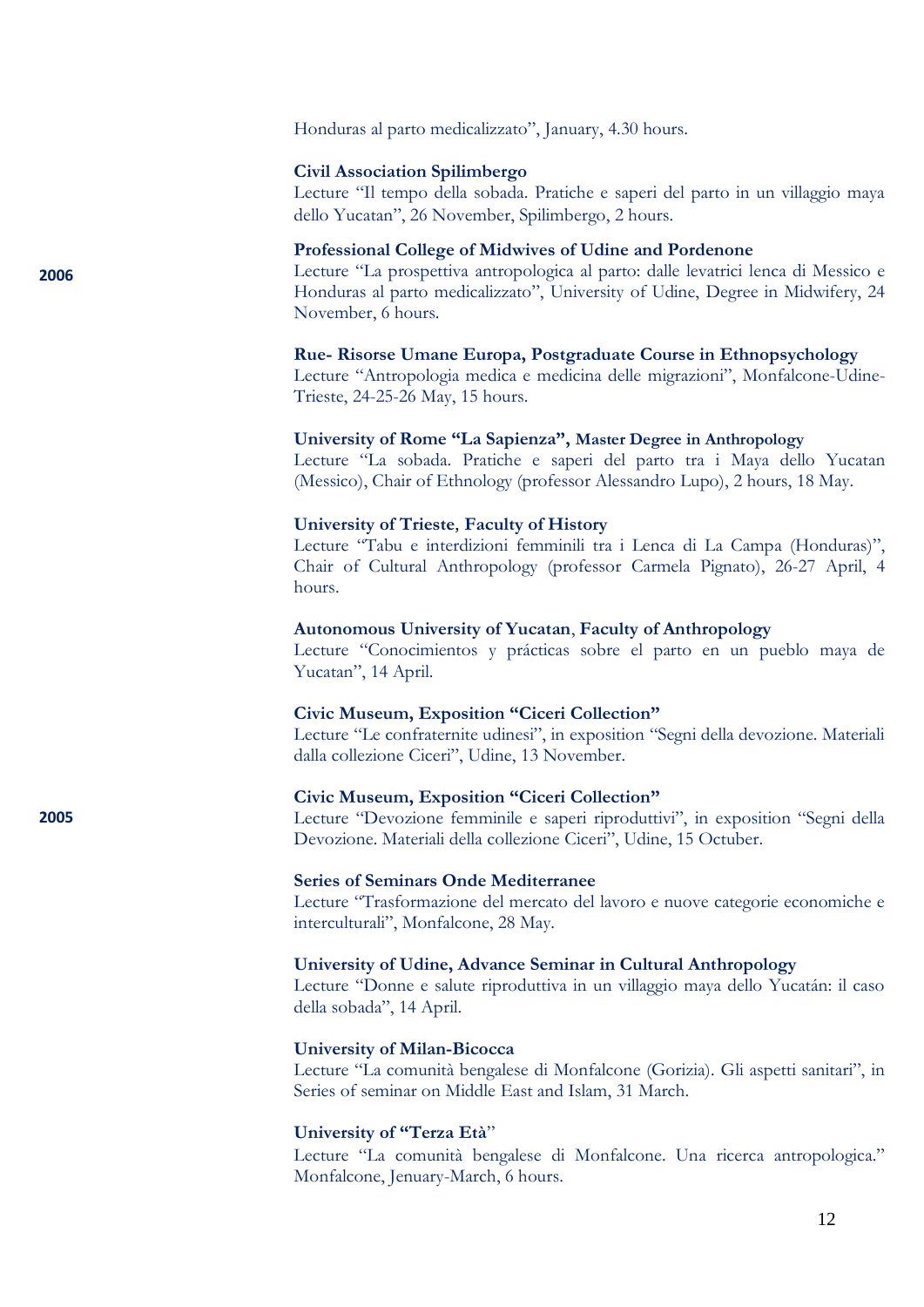# **Series of Seminars on Migration**

Lecture "L'immigrazione bengalese a Monfalcone", Ciclo di Incontri Emigrazione-Immigrazione, Trivignano Udinese, 12 Jenuary.

## **Municipality of Trieste-Interethnos Association**

Lecture "Introduzione all'antropologia medica", Corso di Orientamento all'intercultura, 29 March, 4 hours.

# **Municipality of Monfalcone**

Lecture "L'integrazione sanitaria tra i Bengalesi di Monfalcone", Monfalcone, 12 December.

# **National Health Service, Udine**

Lecture "Bengalesi e sanità. L'esperienza di Monfalcone" Course for healthcare professionals "Dal lontano Oriente: migrazioni, culture e salute", 19 May, 4 hours.

# **University of Venice Ca' Foscari**

Lecture "Pratiche e discorsi sul massaggio terapeutico (sobada) in un villaggio maya dello Yucatán", Giornata di studio su Temi di Antropologia della Salute, 17 May.

# **University of Padoa, Post-graduate Course in Social Anthropology**

Lecture "Saperi e pratiche della riproduzione tra i Lenca di La Campa (Honduras): le levatrici tra tradizione e modernità", 2 hours.

# **University of "Terza età"**

Lecture "Da Chichén Itzá ai villaggi contemporanei. La civiltà maya tra passato e presente", Università della Terza Età, Monfalcone, February-March 6 hours.

## **Enaip Friuli Venezia Giulia Region**

Lecture "Memoria etnica e trasmissione del sapere" and "Antropologia Medica", Corso di formazione per Mediatori di Comunità, European Project "Ethnos e Demos", 6 hours.

# **Civil Association Yoda**

Talk "Honduras e Nicaragua. Aspetti storici, culturali e sociali", Corso di Formazione al Volontariato in Progetti di Cooperazione Internazionale, Bologna, 2 hours.

# **Municipality fo Trieste**

Lecture "Prospettive interculturali legate al gioco", Course for secondary school teachers.

# **COURSES TAUGHT**

**Since 2019-**

**2004**

**2003**

**1999**

**1998**

**University of Udine**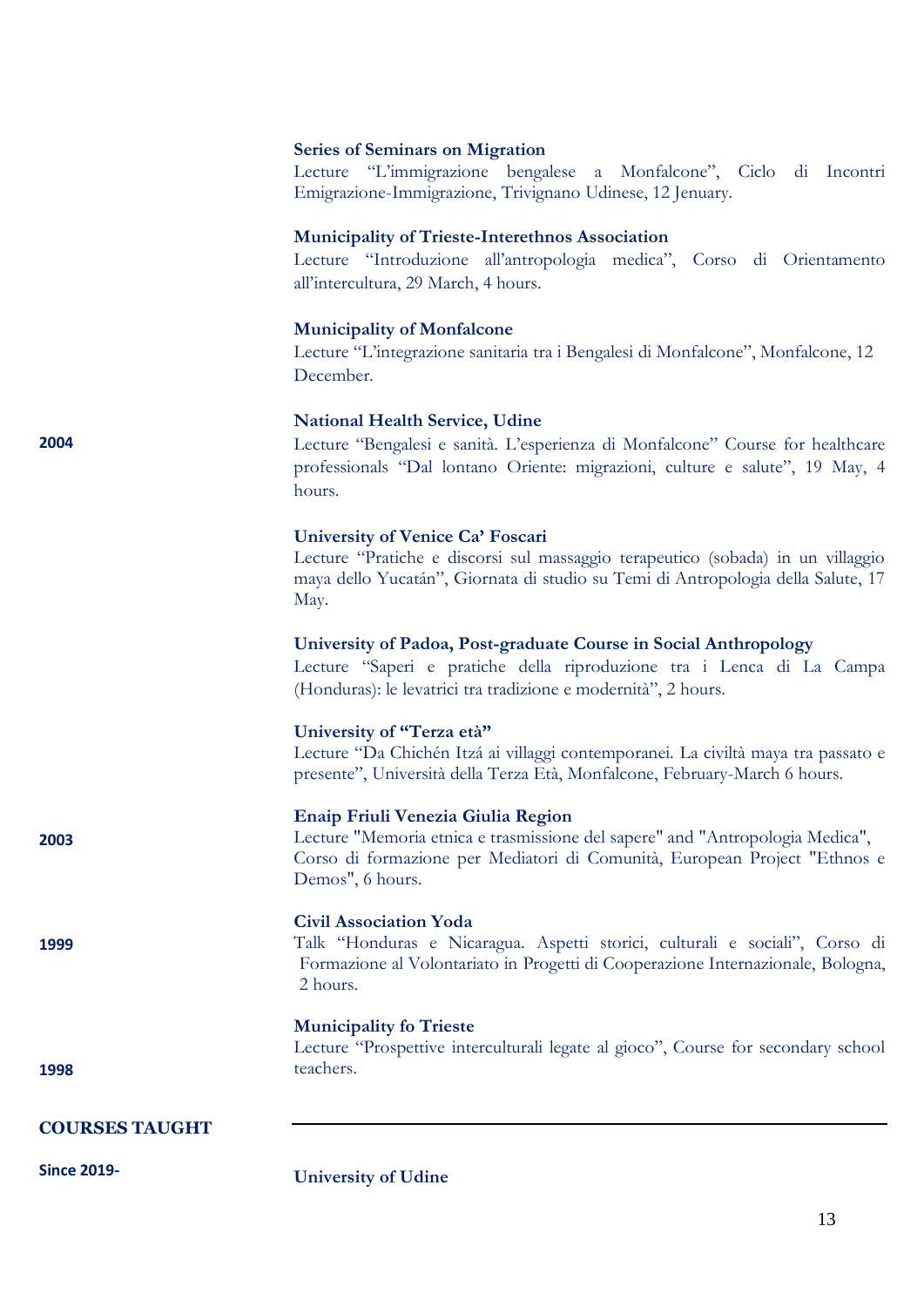|                                           | "Cultural Anthropology", Degree in Literature, 30 hours<br>"Anthropology of Food", Degree and Post-degree level, 40 hours<br>"Anthropology of Birth", Degree in Midwifery, 12 hours                   |
|-------------------------------------------|-------------------------------------------------------------------------------------------------------------------------------------------------------------------------------------------------------|
| <b>Academic year</b><br>2016-2017         | <b>University of Trieste, Degree in Midwifery</b><br>Lecture series in in "Discipline demoetnoatropologiche", 12 hours.                                                                               |
|                                           | University of Trieste, Degree in Phisioteraphy<br>Lecture series in "Discipline demoetnoatropologiche", 12 hours.                                                                                     |
|                                           | University of Trieste, Master in Pet Therapy<br>Lecture series in in "Metodologia della ricerca qualitativa ed etnografica",<br>12 hours.                                                             |
| <b>Academic year</b><br>2015-2016         | University of Udine, Degree in Midwifery<br>Lecture series in "Discipline demoetnoatropologiche", 12 hours.                                                                                           |
|                                           | University of Udine, Degree in "Educazione professionale"<br>Lecture series in "Antropologia culturale", 21 hours.                                                                                    |
|                                           | University of Trieste, Master in Pet Therapy<br>Lecture series in "Zooantropologia. Aspetti teorici e metodologici", 12 hours.                                                                        |
| <b>Academic year</b><br>2014-2015         | University of Udine, Postgraduate course for secondary school teachers<br>Lecture series in "Laboratorio in didattica delle educazioni e dell'antropologia",<br>40 hours.                             |
| <b>Academic year</b><br>2013-2014         | University of Udine, Degree in Cultural Tourism<br>Lecture series in in "Antropologia culturale", 40 hours.                                                                                           |
| <b>Academic year</b><br>2012-2013         | University of Trieste, Master in Pet Therapy<br>Lecture series in "Antropologia medica", 30 hours.<br>Lecture series in "Aspetti teorici e metodologici Attività Assistite con animali",<br>25 hours. |
| <b>CONFERENCE</b><br><b>PRESENTATIONS</b> |                                                                                                                                                                                                       |
| 2021                                      | "Seguridad, respeto y violencia durante el parto y el nacimiento: hacia la<br>construcción de un diálogo crítico entre distintos modelos de atención",                                                |

Seminario Permanente de Antropología Médica, CIESAS-Centro de Investigaciones y Estudios Superiores en Antropología Social, México, 17 November.

"Intergenerational Solidarity: Humanities and social sciences for active ageing. Key messages and conclusion", European Week of Active and Healthy Ageing, Active Assisted Living Programme Ageing Well in the Digital World, 20 October.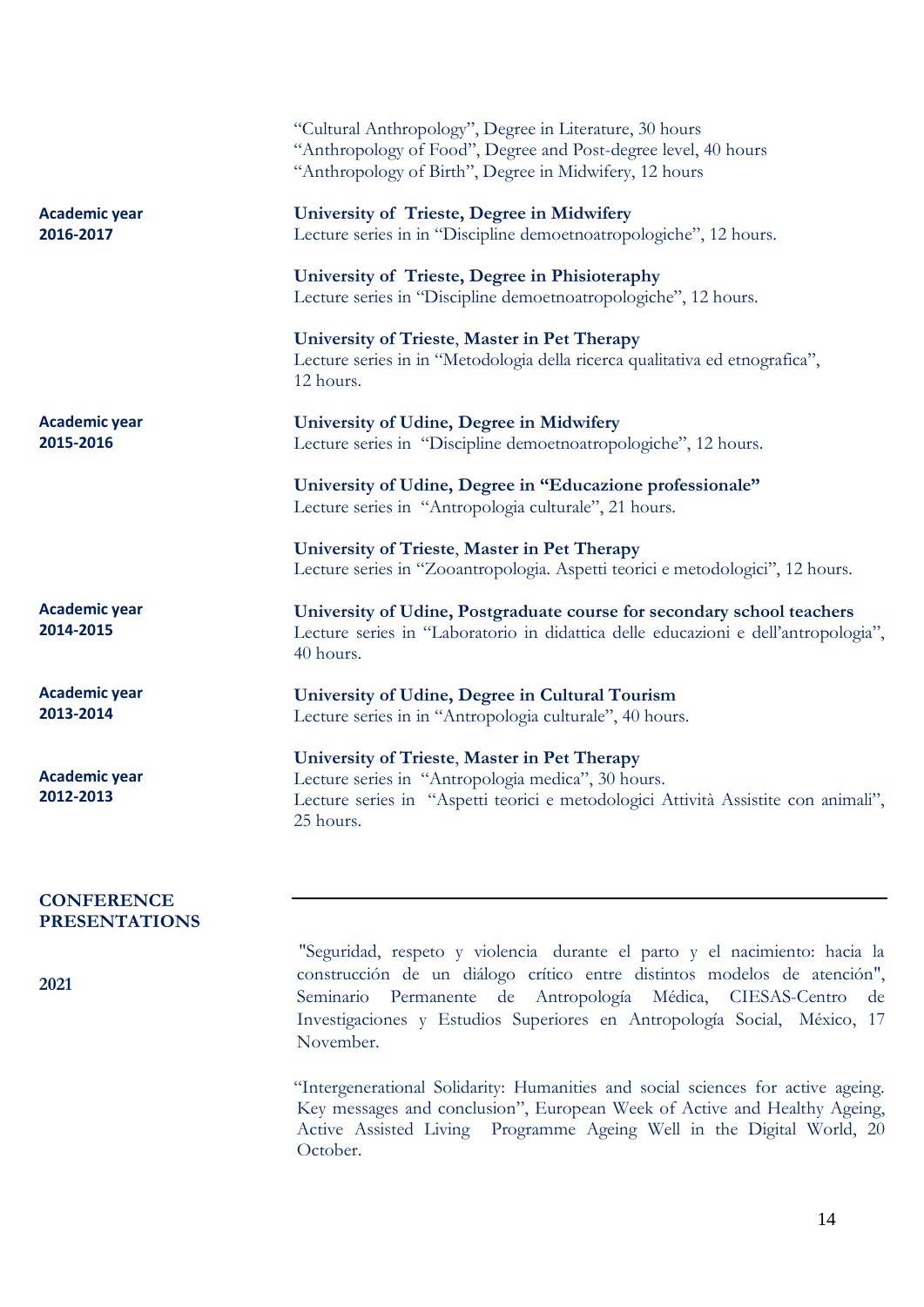- "Gli Osservatori della Violenza Ostetrica tra prefigurazione e cambiamento: esperienze latinoamericane ed europee a confronto", Terzo Convegno Nazionale SIAC-Società Italiana di Antropologia Culturale, Roma, 22-25 September

"Alla ricerca del tempo perduto. I tempi del parto e della nascita tra evidenze scientifiche, protocolli e bisogni di mamma e bambino", Convegno nazionale della SIIA-Società Italiana di Antropologia Applicata, 2-6 December

**2020**

**2018**

**2017**

**2014**

"La plataforma de violencia obstétrica. un instrumento innovador para profesionales de la salud, formadores y tomadores de decisiónes", VI Congreso Internacional de Antropología de AIBR-Asociación Iberoamericana Antropólogos en Red, 28-31 July.

"Obstetric violence. The new goal for research, policies and human rights on childbirth. Main results", 26th European Congress on Perinatal Medicine, St. Petersburg, Russia 5-8 September.

"Violencia obstétrica en América Latina: conceptualización, experiencias, medición y estrategias. Book presentation", VI Congreso Internacional de Antropología de AIBR-Asociación Iberoamericana Antropólogos en Red, 28-31 July.

"Violenza ostetrica. Le potenzialità politico-formative di un concetto innovativo", Secondo Congresso Nazionale della Società Italiana di Antropologia Medica, Perugia, 14-16 June.

"Violenza Ostetrica. Esperienze, strategie e sfide dall'America Latina all'Europa", XL Convegno Internazionale di Americanistica, 3-8 May, Perugia.

Poster presentation: Obstetric Violence. The new goal for research, policies and human rights on childbirth, XIV Congreso de Antropología de la FAEE, Valencia, Spain, 5-8 September.

Lecture "Violencia obstétrica. ¿Cuáles son los aportes de la Argentina al debate internacional?" University of Buenos Aires. XIII Jornadas nacionales de Historia de las Mujeres; VIII Congreso iberoamericano de Estudios de Género, 25 July.

"Violencia Obstétrica. Aportes desde America Latina." Tercer Jornadas de Sociología de la Universidad Nacional de Cuyo y Pre-ALAS 2017, Ofensiva neoliberal en "Toda la Piel de América". El Estado al centro del debate antropológico, Mendoza (Argentina) 15-16 June.

"Riesgo" y "seguridad" durante el embarazo y el parto: desde la visión biomédica hacia la visión de las mujeres que optan por un parto domiciliar."

XIII Congreso de Antropología de la Federación de Asociaciones de Antropología del Estado Español. Universitat Rovira y Virgili, Tarragona, Spain, 2-5 September.

"El Proyecto 'El tiempo de la Sobada. Prácticas y saberes del parto en Yucatán.' Una experiencia de co-construcción y co-labor entre academia y población."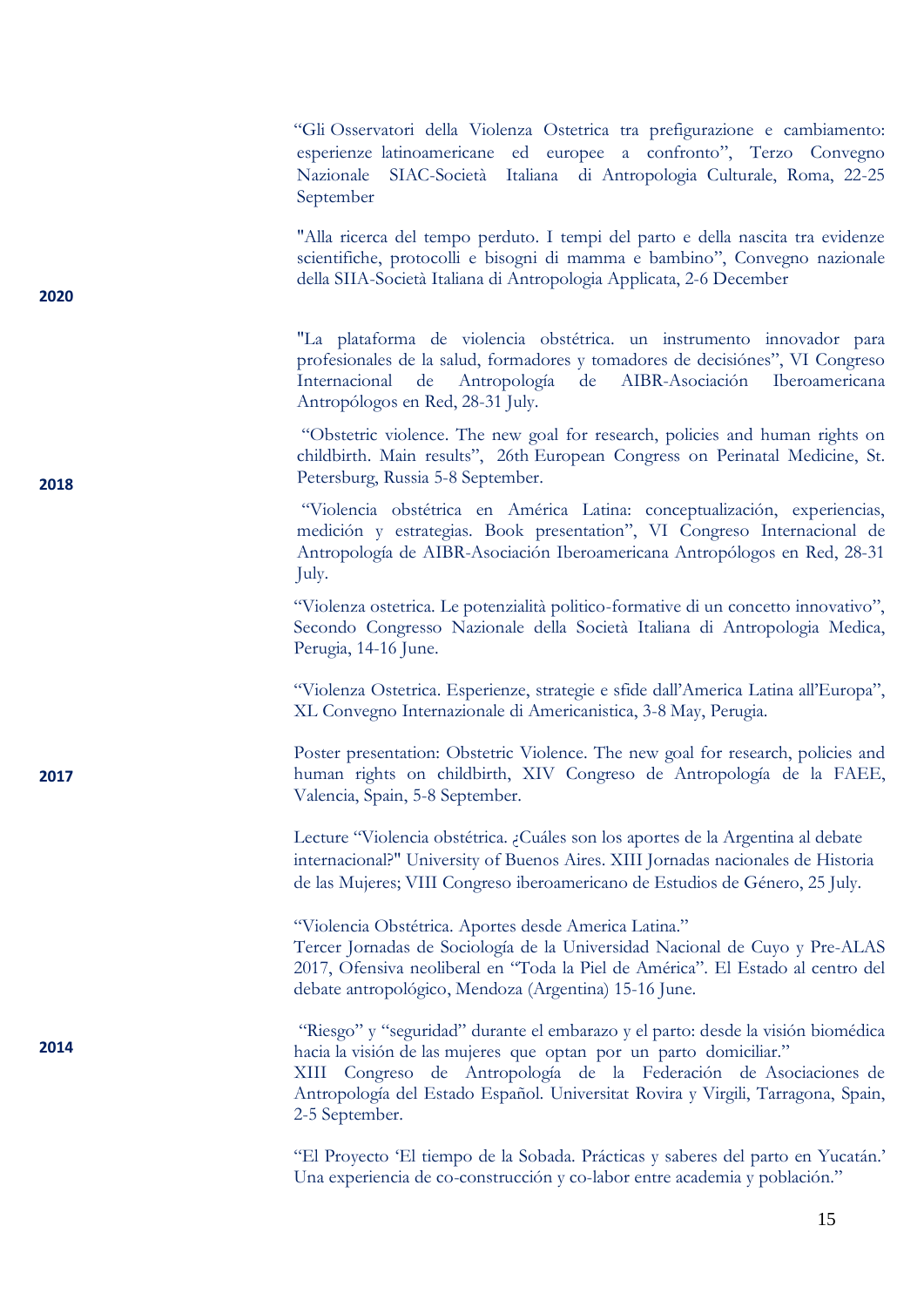XIII Congreso de Antropología de la Federación de Asociaciones de Antropología del Estado Español, Universitat Rovira y Virgili, Tarragona, 2-5 September.

"The social, cultural and political role of independent midwives in Italy and Spain." XV International Association of Women Philosophers Symposium. University of Alcalá, Spain 24-27 June.

"Working at the margin. The independent midwives' experience in Italy and Spain." Joint International Conference Encounters and Engagements: creating new

**2013**

**2008**

**2007**

agendas for Medical Anthropology, EASA-Medical Anthropology Network, AAA Society for Medical Anthropology, Tarragona, Spain, 12-14 June.

"La tradizione come innovazione? Il progetto "Il Progetto il Tempo della Sobada." Congresso Nazionale della Società Italiana di Antropologia Medica, Rome, 21-23 February.

- **2012** "Cáncer cervicouterino en mujeres mayas: un acercamiento desde la epidemiología sociocultural en el sureste de México." XII Congreso Latinoamericano de Medicina Social, Montevideo, Uruguay, 3-8 November, Uruguay (co-author, presentation by the collague Judith Ortega).
- **2010** "Saberes y prácticas sobre el Papanicolaou entre las mujeres mayas yucatecas". XXXII Congresso Internazionale di Americanista, Perugia, Italy, 3-10 May.
- **2009** "El modelo intercultural en el campo de salud reproductiva: una experiencia de investigación aplicada en Yucatán (México)". Society for Applied Anthropology, Annual Meeting, 24-27 March, Merida, Mexico.

"Percepción y conocimiento de la prueba de Papanicolaou entre las mujeres de Peto, Yucatán", III Congreso Nacional sobre Investigación, Salud y Sociedad, Merida, Mexico, 7- 9 October.

"Manos que curan. La sobada en la terapéutica maya", X Congreso Internacional Salud y Enfermedad de la Prehistoria al Siglo XXI, Mexico City, 1-6 September.

"El sentido de la sobada. Elementos para entender una práctica terapéutica en Yucatán", III Congreso Iberoamericano de Investigación Cualitativa en Salud, San Juan de Puerto Rico, 6-9 May (Author of the paper. Presentation by collague Elsa Rodriguez).

"Interculturalidad y salud reproductiva en comunidades mayas yucatecas: el caso de la sobada", Primer Congreso Internacional de Patrimonio y Desarrollo sustentable, 3-6 December, Campeche, Mexico.

"La perspectiva antropológica al estudio de cáncer. ¿Cuales los aportes?", II Congreso Nacional Investigación, Salud y Sociedad, 8-11 October, Merida, Mexico.

"El sentido de la sobada: una práctica antigua frente la medicalización del parto",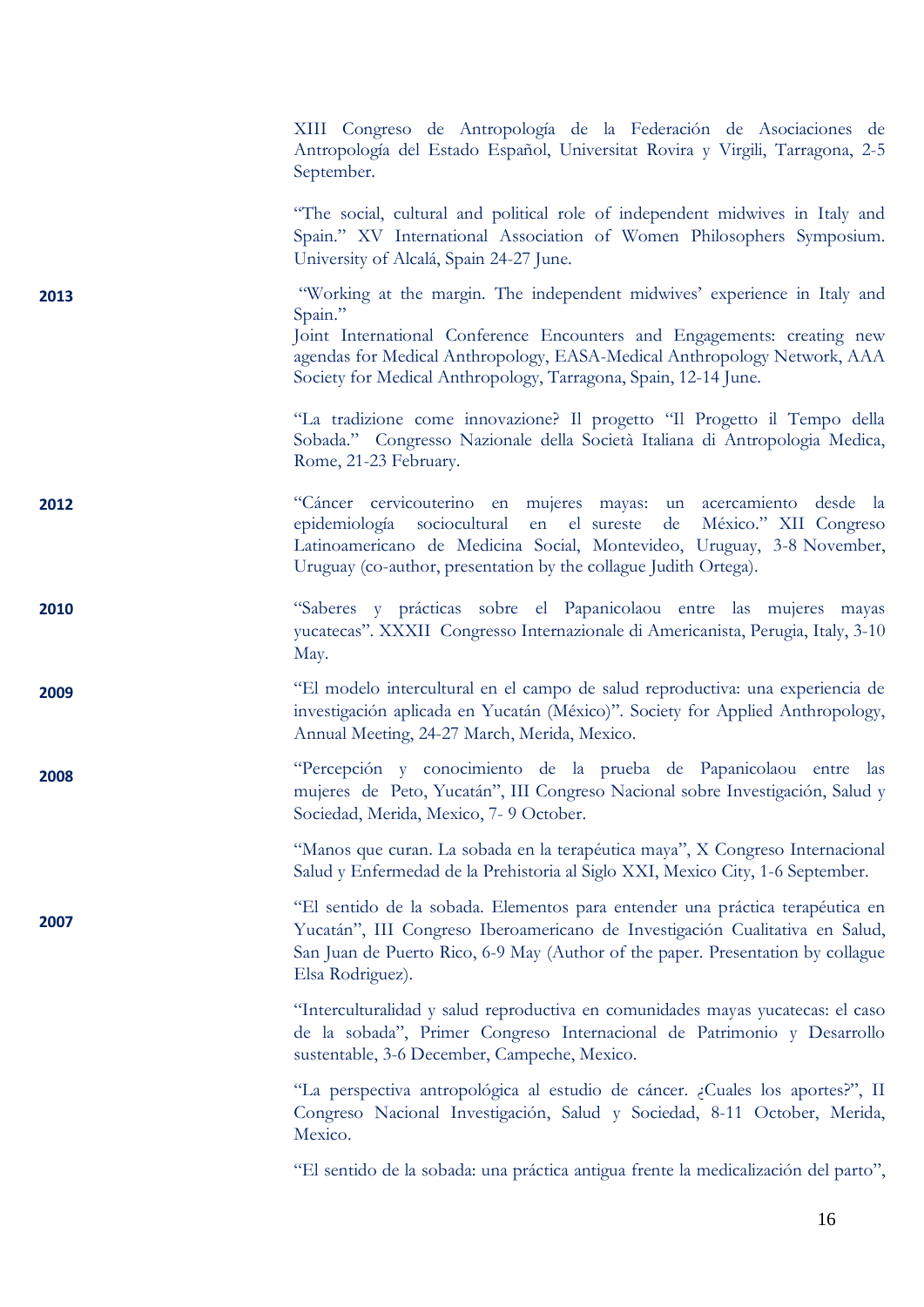|      | II Congreso Nacional Investigación, Salud y Sociedad, 8-11 October, Merida,<br>Mexico.                                                                                                                                 |
|------|------------------------------------------------------------------------------------------------------------------------------------------------------------------------------------------------------------------------|
| 2006 | "Presentación del Proyecto El tiempo de la sobada", II Congreso Nacional<br>Investigación, Salud y Sociedad, 8-11 October, Merida, Mexico.                                                                             |
|      | "La sobada. Una práctica antigua frente a los cambios", VIII Reunión<br>REGEN-Red de Estudios de Género del Sur Sureste de México, Cozumel,<br>Mexico, 17 May.                                                         |
| 2005 | "Il progetto "Il tempo della sobada. Pratiche e saperi del parto in un villaggio<br>maya dello Yucatan", Symposium "Dallo Yucatan al Friuli Venezia Giulia. Salute<br>riproduttiva a confronto", Trieste, 15 December. |
| 2004 | "Salute riproduttiva nello Yucatan tra antropologia medica e cooperazione allo<br>sviluppo, XXVIII Convegno Internazionale di Americanistica, Perugia, 6 May.                                                          |
|      | "Pratiche e discorsi sul massaggio terapeutico (sobada) in un villaggio maya dello<br>Yucatan", XXVII Convegno Internazionale di Americanistica, Perugia, 3 May.                                                       |
|      | "La comunità bengalese di Monfalcone" in Convegno su Lavoro Migrante.<br>Trasformazione del mercato del lavoro e nuove categorie economiche e<br>interculturali, Onde Mediterranee, Monfalcone, 28 May.                |
|      | "Ruoli e saperi delle levatrici lenca, Honduras" in XXVI Congresso<br>Internazionale di Americanistica, Perugia, 9 May.                                                                                                |

# **ORGANIZATION OF CONFERENCES**

**2021**

Co-chair (with Serena Brigidi, Universitat Rovira I Virgili) of the panel "Formare co-formandosi: metodologie, strategie e competenze per (ri)innovare la formazione delle professioniste della salute in tema di diritti riproduttivi, prospettiva di genere, intersezionalità e femminismo. Esperienze sul campo trasnazionali a confronto", IX Conference of SIAA-Società Italiana di Antropologia Applicata, Roma, 15-18 December.

Organizer of the talk "Le mutilazioni genitali femminili. La prospettiva antropologica", invited professor Dr. Michela Fusaschi (Università degli Studi Roma Tre), Degree in Midwifery, University of Udine, 19 November

Co-chair (with Arachu Castro and Paola Sesia) of the panel "Obstetric Violence on a Global Scale: Epistemic Production of Learning, Ethnography, Social Activism and the Political Economy of Anthropological Knowledge", IUAES-International Union of Anthropological and Ethnological Society, Yucatán, 9-12 November

Organizer of the talk "Genere, razza, etnia. La prospettiva intersezionale e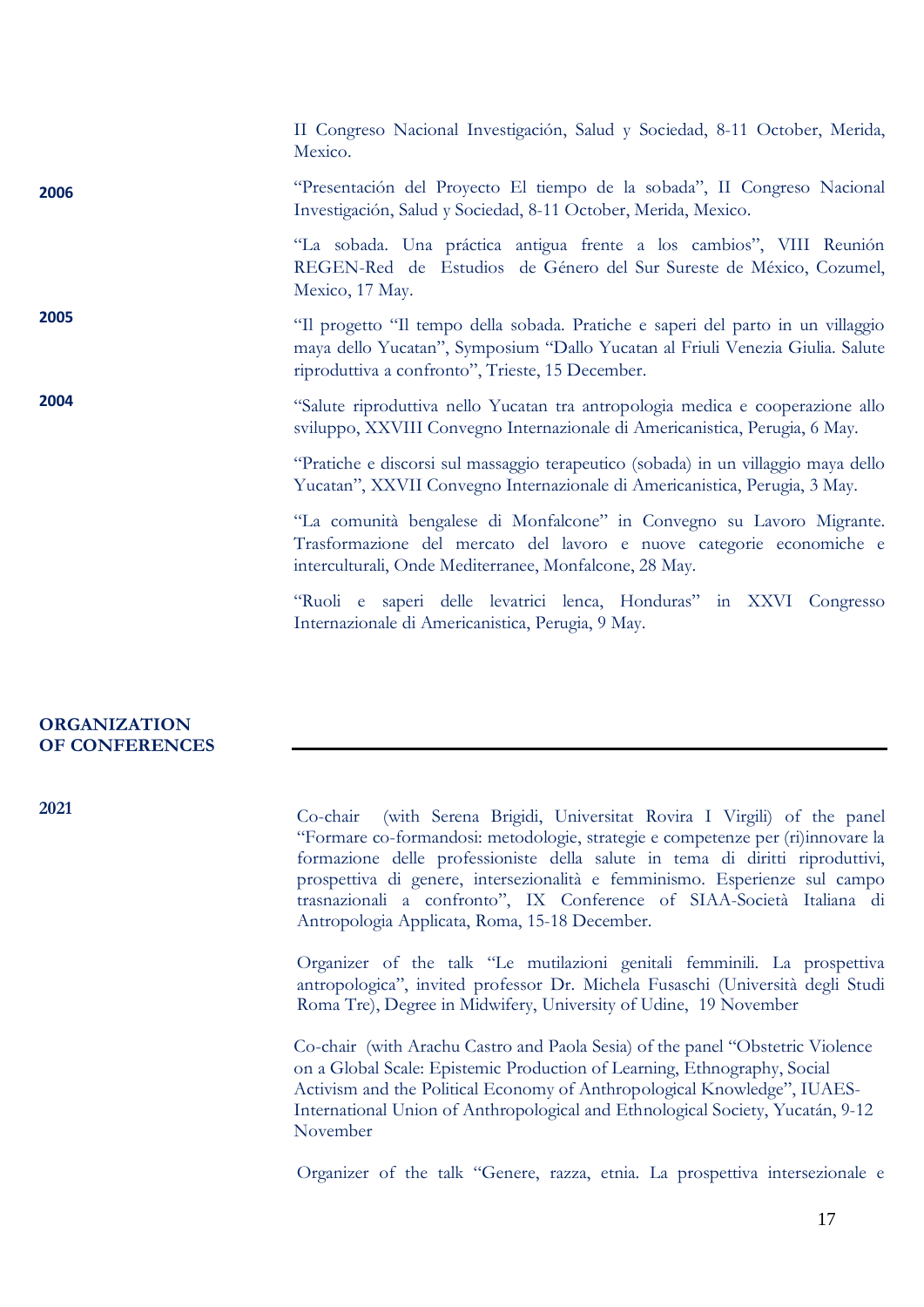|                                                            | decoloniale in antropologia", invited professor Dr. Serena Brigidi (Universitat<br>Rovira i Virgili, Tarragona), Degree level, Cultural Anthropology, University of<br>Udine, 11 November.                                                                                        |
|------------------------------------------------------------|-----------------------------------------------------------------------------------------------------------------------------------------------------------------------------------------------------------------------------------------------------------------------------------|
|                                                            | Co-chair (with Donatella Cozzi) of the panel "Generi: politiche del corpo,<br>soggettività, violenza e resilienza" in 3º Convegno nazionale della SIAM-Società<br>italiana di Antropologia Medica, 6 February                                                                     |
|                                                            | Co-chair (with Donatella Cozzi) of the international symposium "Medical<br>Anthropology and Ageing". Università degli Studi di Udine, 26 February                                                                                                                                 |
| 2020                                                       | Chair of the panel "Parto respetado, violencia gineco-obstétrica y derechos<br>reproductivos. Diálogos y conflictos entre derechos individuales, deberes sociales<br>y prácticas institucionales" in 6° Congreso Internacional de Antropología de<br>AIBR, Villa Real, Portogallo |
| 2018                                                       | Co-chair (with Natalia Magnone) of the panel "Derechos y violencias en la<br>atención del embarazo, parto y nacimiento. Alcances y desafíos en la investigación<br>y la política de salud", 56° Congreso Internacional de Americanistas, Salamanca,<br>Spagna, 15-20 July         |
|                                                            | Member of the Scientific Committee for the organization of the training (Evento<br>formativo ECM) "I trattamenti non necessari alla nascita. Effetti sul vissuto delle<br>donne e della famiglia" College of Gynecologists of Palermo, Palermo, 8 March                           |
| 2013                                                       | Co-chair of the panel "Extra-European Medicine" Congresso Nazionale della<br>Società Italiana di Antropologia Medica, (with professor Pino Schirripa), Rome<br>21-23 February.                                                                                                    |
| 2012                                                       | Co-Organizer of the Symposium "Dallo Yucatan al Friuli Venezia Giulia. Salute<br>riproduttiva a confronto" (with Elena Vera Tomasin), Trieste, 15 December.                                                                                                                       |
| 2007                                                       | Co-Organizer of the Photo Exhibition "La casa y la cura. Las experiencias de las<br>parteras mayas", VII Congreso Internacional de Maystas, (with Miguel Guémez<br>Pineda), National Autonomous University of Mexico, Mérida, 8-14 July.                                          |
| 2006                                                       | Organizer of the Photo Exhibition "La casa e la cura. L'esperienza delle levatrici<br>maya". XXVIII Convegno Internazionale di Americanistica, Perugia, 3-7 May.                                                                                                                  |
| <b>ATTENDED</b><br><b>COURSES</b><br>(continuing training) |                                                                                                                                                                                                                                                                                   |
| 2022                                                       | Workshop Mobilizing medical anthropology, Royal Anthropological Institute<br>Conference, 18-21 January                                                                                                                                                                            |
| 2021                                                       | Workshop on the Anthropology of Reproductive Governance and Justice,<br>European Association of Social Anthropologists - Network for the                                                                                                                                          |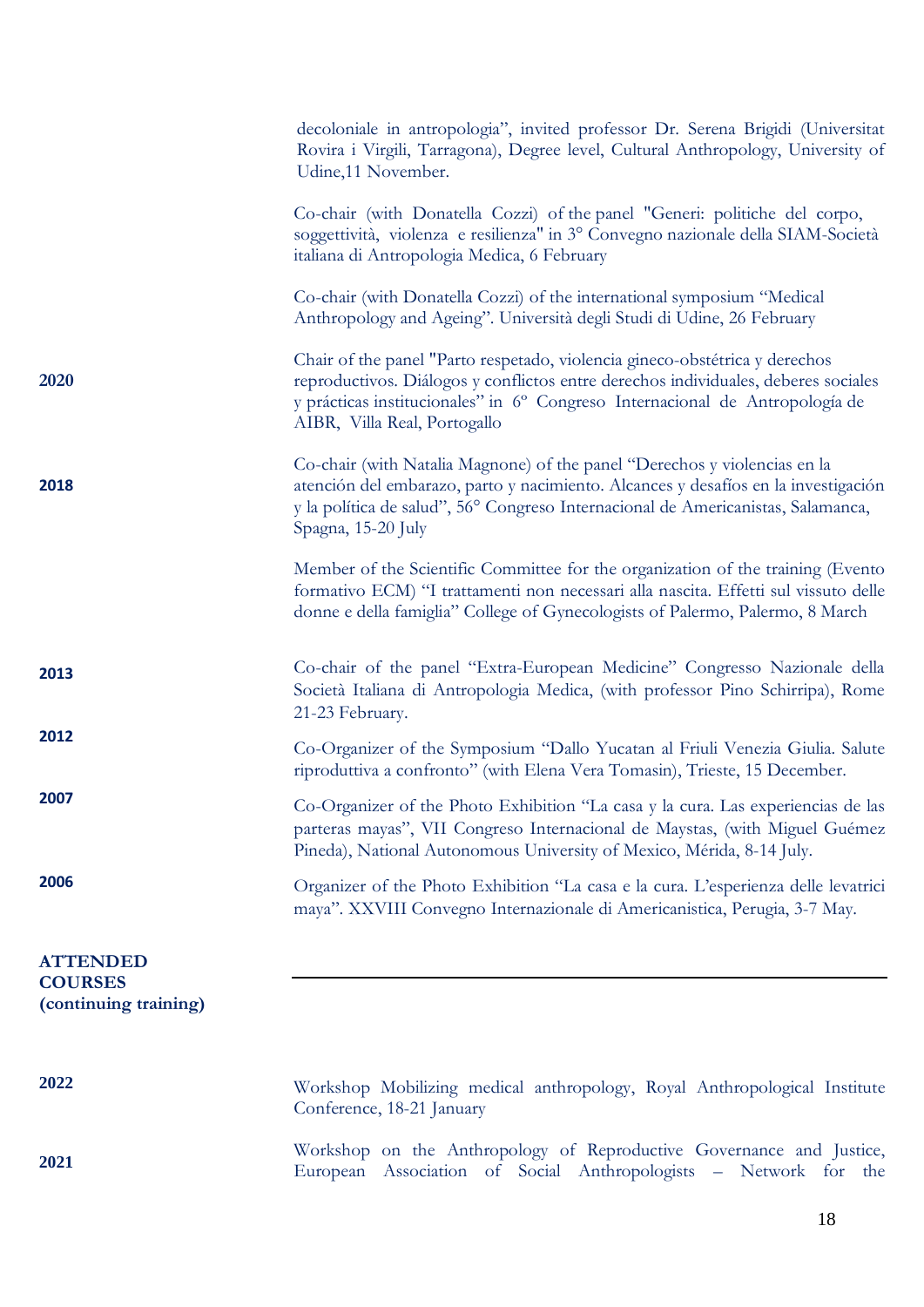|      | Anthropology of Gender and Sexuality, Department of Ethnology and Cultural<br>Anthropology, University of Wrocław, December 7, 8 December.                                                                                             |
|------|----------------------------------------------------------------------------------------------------------------------------------------------------------------------------------------------------------------------------------------|
|      | Conference "Ethnography and Qualitative Research Conference", University of<br>Trento, 9-12 June                                                                                                                                       |
| 2020 | 16th EASA-European Associaton of Social Anthropologists biennial Conference<br>"New anthropological horizon in and beyond Europe, Medical Anthropology<br>Network, Lisbona virtual Conference, 20-24 July.                             |
|      | 3° National conference "Neuroscienze per l'Educazione, 21-22 November                                                                                                                                                                  |
|      | Series of Seminars "Lo sguardo dell'antropologia medica alla pandemia sulla<br>pandemia Covid-19", SIAM-Società Italiana di Antropologia Medica, May-July<br>2020                                                                      |
| 2018 | 15th EASA-European Associaton of Social Anthropologists biennial Conference,<br>Stockholm University, 14-17 August                                                                                                                     |
| 2017 | Workshop "La intervención en lo social como praxis coproductiva", Tercer<br>Jornadas de Sociología, Universidad Nacional de Cuyo y Pre-ALAS, 15 June.                                                                                  |
|      | Seminar "Violencias y género en el campo de la Salud", Facultad de Ciencias<br>Sociales de la Universidad de Buenos Aires, 12 May-9 June, 15 hours.                                                                                    |
|      | Course "Introducción a los derechos humanos", Online Course, Faculty of Law,<br>University of Buenos Aires, 20-29 May.                                                                                                                 |
|      | "Reproducción Social y proceso<br>salud-enfermedad-atención.<br>Seminar<br>Introducción al enfoque relacional", Professor Edoardo Menéndez, National<br>University of Lanús. 28/29 October, 11-12 December.                            |
| 2015 | Tirocinio Formativo Attivo-Abilitazione all'insegnamento scuola secondaria di<br>primo grado e scuola secondaria di secondo grado, ambito disciplinare n. 4<br>(materie letterarie), University of Trieste, 1500 hours. Grade:100/100. |
| 2012 | Seminar "Le competenze della Pet Therapy. Dalla L.R. 8 del 12 aprile 2012 alle<br>applicazioni in campo medico e sociosanitario", University of Trieste                                                                                |
| 2010 | Seminar "La sfida dei giovani. Verso una cittadinanza attiva nell'Italia e<br>nell'Europa di oggi e di domani", Rue-Risorse Umane Europa, 14 January, 4<br>December, 27 November.                                                      |
|      | Conference "La salute come bene comune, Società italiana di Medicina delle<br>Migrazioni", Italian Society of Medicine of migration, Udine, 9 July.                                                                                    |
|      | Advance Seminar in Cultural Anthropology, University of Udine, January-March.                                                                                                                                                          |
| 2008 | Seminar "Antropología reflexiva y critica", National Autonomous University of<br>Mexico, 9-11 June, 12 hours.                                                                                                                          |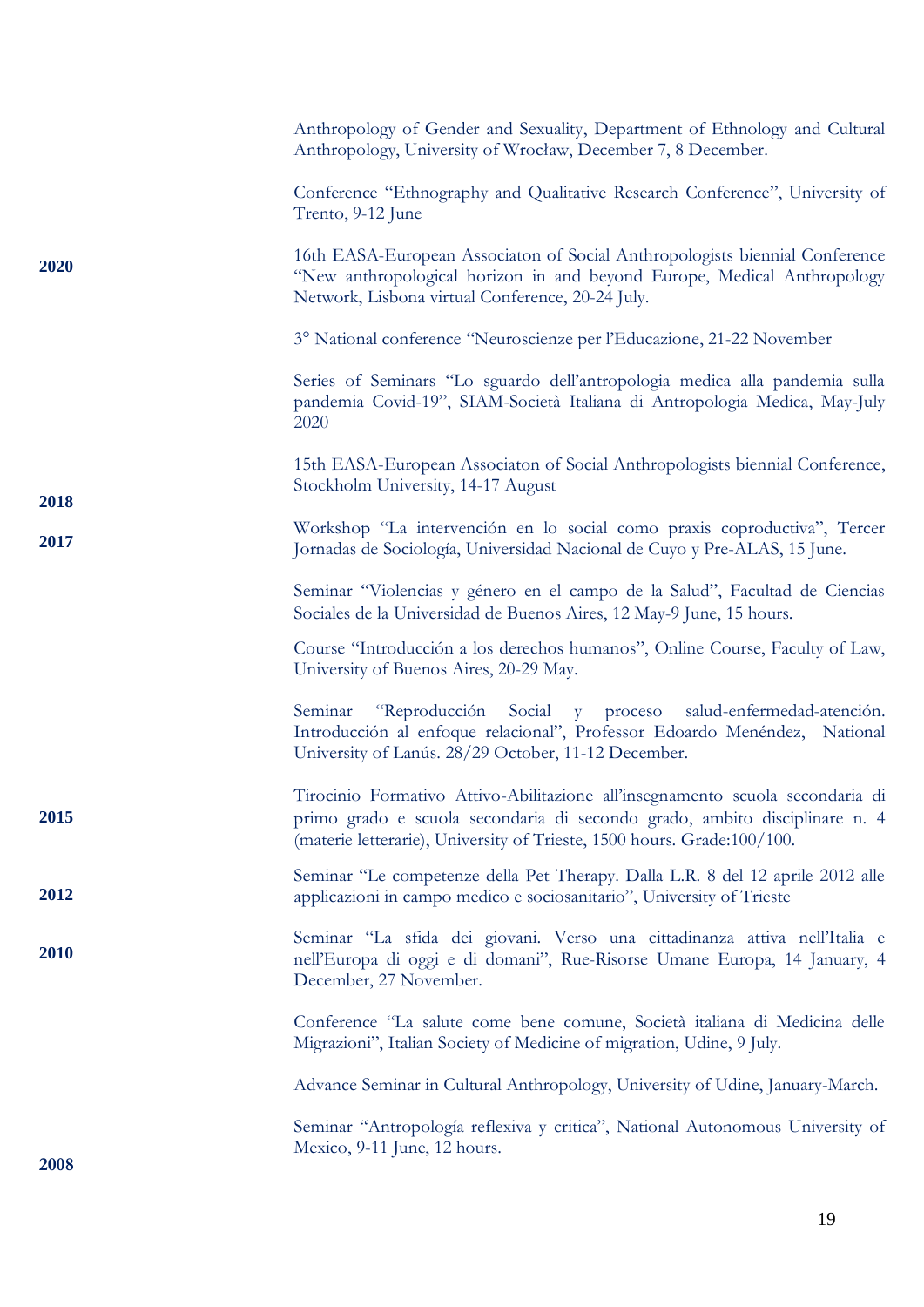|      | Seminar "La patología de la normalidad: los síntomas sociales. El arte de vivir.<br>Seminario taller de reflexión, análisis, teoría crítica", Autonomous University of<br>Yucatan, 150 hours, November 2007-June 2008.        |
|------|-------------------------------------------------------------------------------------------------------------------------------------------------------------------------------------------------------------------------------|
|      | Seminar "Metodología de la Investigación Social", Autonomous Metropolitan<br>University-Iztapalapa, 16-18 January, 12 hours.                                                                                                  |
| 2007 | II Congreso Nacional: investigación, salud, y sociedad. Merida, Mexico, 8-11<br>October.                                                                                                                                      |
|      | Seminar "Lenguaje, mercancía, arte y cultura en Walter Benjamín", Autonomous<br>University of Yucatan, 3-5 October, 30 hours.                                                                                                 |
|      | Seminar "Sociología, psicoanálisis y marxismo: la condición humana en el arte de<br>la salud", Autonomous University of Yucatan, Centro de Investigaciones<br>Regionales "Dr. Hideyo Noguchi", June 2006-June 2007, 50 hours. |
|      | Seminar "Constryuendo espacios de cooperación: el VII Programa Marco de<br>investigación y Desarrollo Tecnológico de la Unión Europea", Consejo Nacional<br>Ciencia y Tecnología, 23-24 April, Merida.                        |
| 2006 | VIII Meeting, Red de Estudios de Género de la región Sur-Sureste de México,<br>Cozumel, Mexico, 17-18 May.                                                                                                                    |
|      | Seminar "Seminario itinerante de discusión y análisis sobre el estado actual de las<br>ciencias sociales en México", Autonomous University of Yucatan, Merida 15-16<br>June.                                                  |
|      | XXVIII Convegno Internazionale di Americanistica, "Circolo Amerindiano",<br>Centro Studi Americanisti, Perugia, 2-8 May.                                                                                                      |
|      | VII Reunión de la REGEN - Red de Estudios de Género de la región Sur-Sureste<br>de México", Merida, Yucatan, Messico, 6-7 April.                                                                                              |
| 2005 | Advance Seminar in Cultural Anthropology "Antropologi in Africa", Moruzzo<br>(Udine) 28 October, 5 and 18 November.                                                                                                           |
|      | Seminar "Il museo èmobile", Società Italiana per la Museografia e i Beni<br>Demoetnoantropologici (SIMBDEA), Maniago, Udine 13 May.                                                                                           |
|      | XXVII Convegno Internazionale di Americanistica, Centro Studi Americanistici<br>"Circolo Amerindiano", Perugia, 5-10 May                                                                                                      |
| 2004 | XXVI Convegno Internazionale di Americanistica, Centro Studi Americanistici<br>"Circolo Amerindiano", Perugia, 7-10 May.                                                                                                      |
| 2003 | Maya Language for researcher, Second level, Centro de Investigaciones<br>Regionales "Dr. Hideyo Noguchi", Autonomous University of Yucatan.                                                                                   |
| 2002 | Advance Seminar in Cultural Anthropology, University of Udine.                                                                                                                                                                |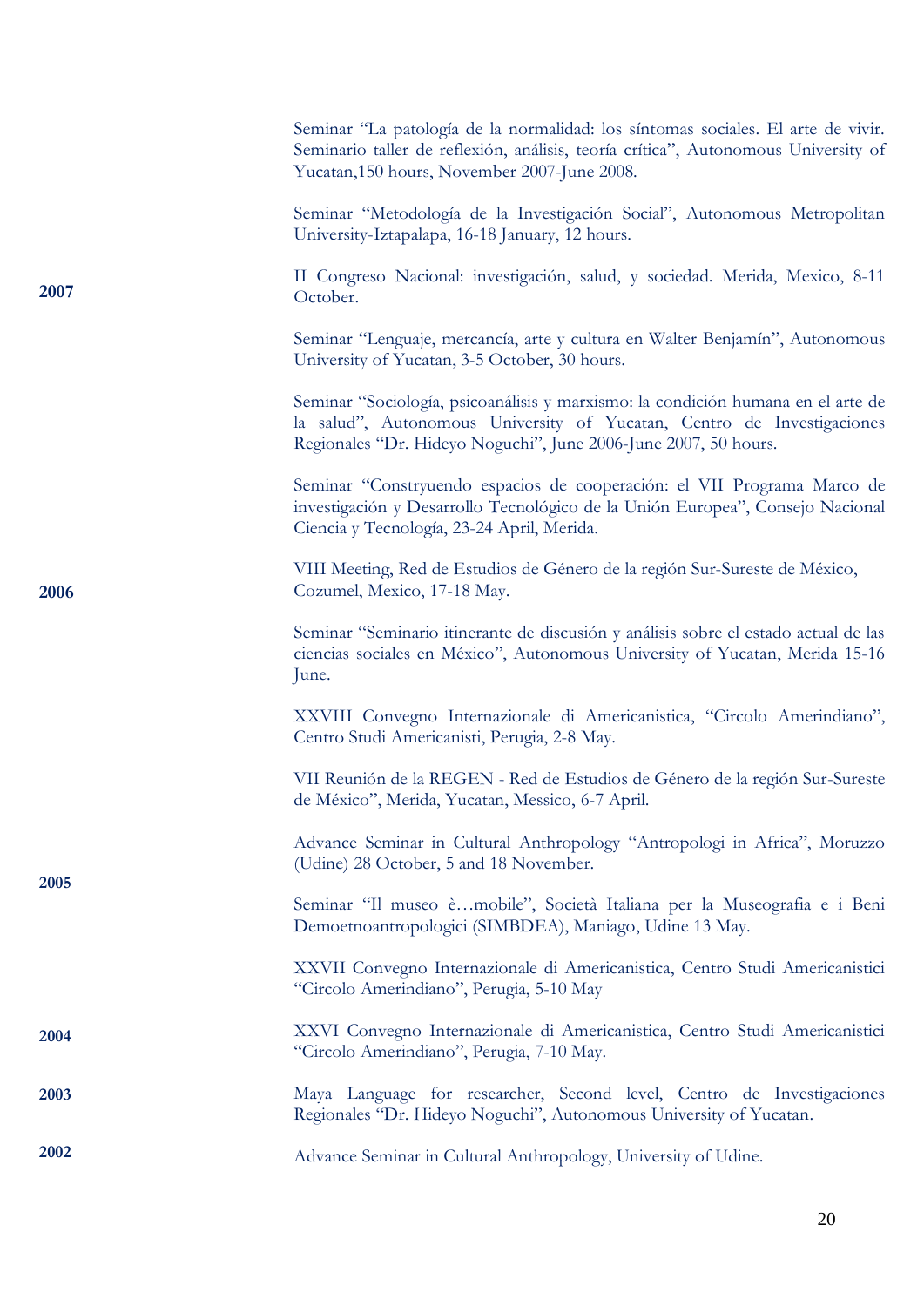| 2001                                           | International Conference of Maya Culture, Merida, Mexico, 11-17 March.                                                                                                                                                                                                                                                                                                                                                                                                                              |
|------------------------------------------------|-----------------------------------------------------------------------------------------------------------------------------------------------------------------------------------------------------------------------------------------------------------------------------------------------------------------------------------------------------------------------------------------------------------------------------------------------------------------------------------------------------|
|                                                | Maya Language for researcher, First level, Centro de Investigaciones Regionales<br>"Dr. Hideyo Noguchi", Autonomous University of Yucatan.                                                                                                                                                                                                                                                                                                                                                          |
| <b>2000</b>                                    | Course "La prospettiva di genere nelle politiche di sviluppo, politica degli aiuti<br>umanitari, pianificazione di un intervento di emergenza umanitaria e Project Cycle<br>Management", NGO Gruppo Volontariato Civile di Bologna, NEXUS-ONLUS<br>Emilia Romagna e ISCOS.                                                                                                                                                                                                                          |
| 1999-2000                                      | Advance Seminar in Cultural Anthropology, University of Udine.                                                                                                                                                                                                                                                                                                                                                                                                                                      |
| 1999                                           | Course "Corso di Orientamento al Volontariato Internazionale in America Latina,<br>NGO Movimento Laici America Latina, Verona.                                                                                                                                                                                                                                                                                                                                                                      |
| 1996-1997                                      | Course "Corso per Mediatori Interculturali. Mediazione linguistica, mediazione<br>culturale, educazione alla mondialità", R.U.E.-Risorse Umane Europa, Udine, 90<br>hours.                                                                                                                                                                                                                                                                                                                          |
| <b>LANGUAGE SKILLS</b>                         | <b>ITALIAN: NATIVE</b>                                                                                                                                                                                                                                                                                                                                                                                                                                                                              |
|                                                | <b>SPANISH:</b> VERY GOOD (SPOKEN/WRITTEN)<br>CELU-Certificado de Español Lingua y Uso: Nivel Avanzado con<br>mención Exelente (MCER-C1; ACTFL-SUPERIOR), November 2016                                                                                                                                                                                                                                                                                                                             |
|                                                | <b>ENGLISH: GOOD (SPOKEN/WRITTEN)</b><br>Certificate EAP- English for Academic Purpose, University of Udine,<br>2018.<br>Certificazione EAP- English for Academic Purpose, Universidad<br>Nacional de San Martín, Buenos Aires, 2017.<br>Certificate Nivel II-Ciclo de Especialización (advanced), Universidad de<br>Buenos Aires, 2017.<br>Certificate in English, University of Udine, B2 level, 2010<br>-<br>Certificate in English, Upper Intermediate, St. Giles College, London<br>-<br>1996. |
|                                                | <b>GERMAN: ELEMENTARY</b>                                                                                                                                                                                                                                                                                                                                                                                                                                                                           |
|                                                | YUCATEC MAYA: ELEMENTARY                                                                                                                                                                                                                                                                                                                                                                                                                                                                            |
| <b>INVITED</b><br><b>PEER</b><br><b>REVIEW</b> | Península. Revista de Humanidades y Ciencias Sociales de la Universidad<br>Nacional Autónoma de México.                                                                                                                                                                                                                                                                                                                                                                                             |
|                                                | Salud Colectiva. Universidad Nacional de Lanús, Argentina<br>$\equiv$<br>Revista Ciencias de la Salud Escuela de Medicina y Ciencias de la Salud                                                                                                                                                                                                                                                                                                                                                    |

- Revista Ciencias de la Salud, Escuela de Medicina y Ciencias de la Salud, Colombia
- Anales de Antropología. Universidad Nacional de México.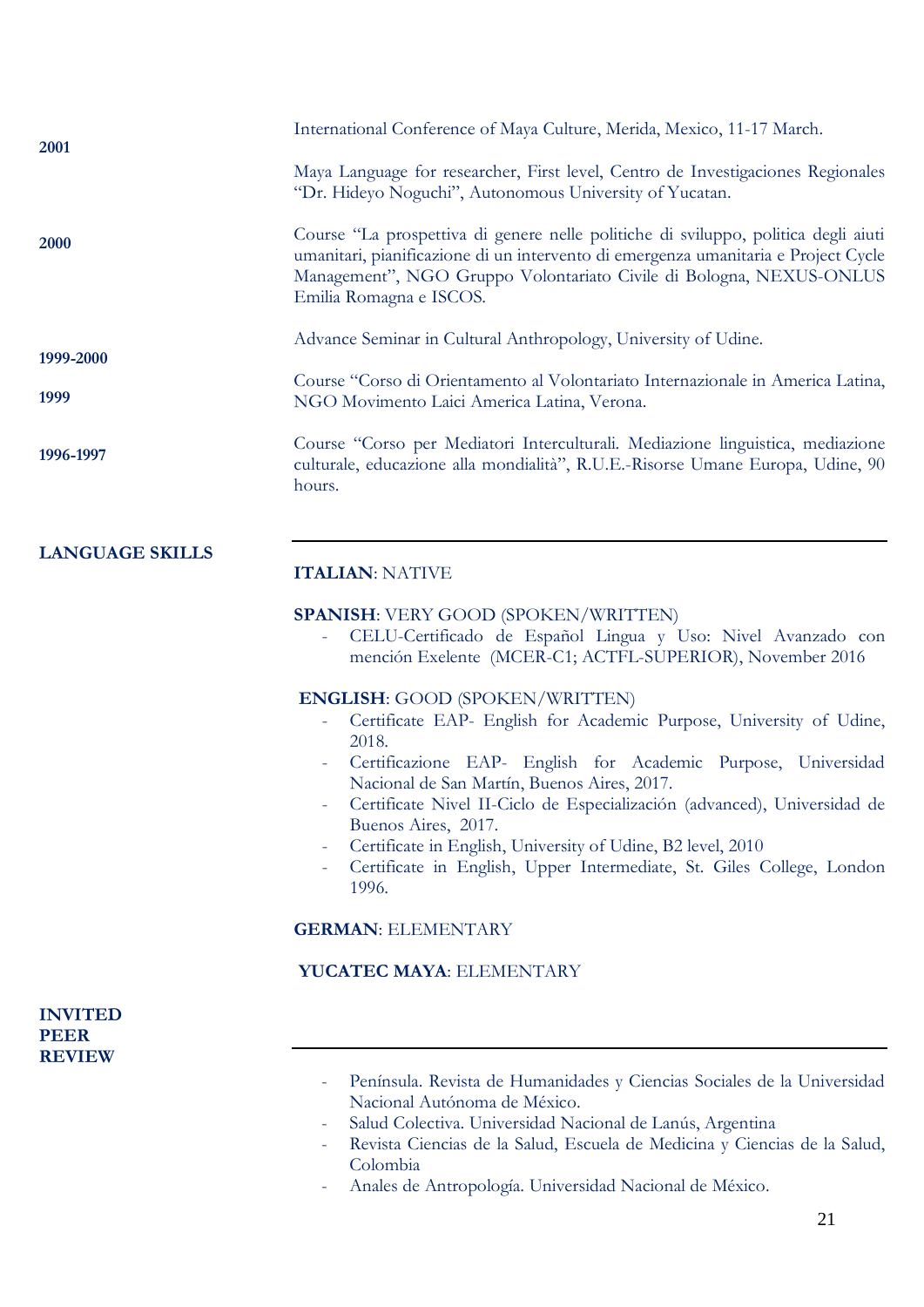| <b>MEMBERSHIPS</b>                                      | Anuies-Mexico<br>Ediciones Unacar, Universidad del Carmen, México-Anuies-Asociación<br>De Universidades e Instituciones De Investigación Superiores-<br>Mexicméxico<br>Israel Science Foundation, valutatrice esterna assegnazione di Research<br>Grants.<br>Routledge Tylor and Francis group<br>Developing World Bioethics Journal<br>-<br>Société Française de Santé Publique<br>-<br>L'Uomo. Università degli Studi di Roma "La Sapienza"<br>A.M. Antropologia Medica, Società Italiana di Antropologia Medica<br>Antropologia, Ledizioni, Milano<br>Intrecci.<br>Antropologia pubblica<br>La camera blu. Rivista di Studi di genere                                                            |
|---------------------------------------------------------|-----------------------------------------------------------------------------------------------------------------------------------------------------------------------------------------------------------------------------------------------------------------------------------------------------------------------------------------------------------------------------------------------------------------------------------------------------------------------------------------------------------------------------------------------------------------------------------------------------------------------------------------------------------------------------------------------------|
| <b>SPECIAL MENTION</b>                                  | European Association of Social Anthropologist-Medical<br>EASA-<br>Anthropology Network.<br>AIBR-Antropólogos Iberoamericanos en Red.<br>REGEN - Red de Estudios de Género del Sur-Sureste de México.<br>SIAM- Società Italiana di Antropologia Medica.<br>$\overline{\phantom{a}}$<br>SIAA-Società Italiana di Antropologia Applicata.<br>SIAC-Società Italiana di Antropologia Culturale<br>A.R.E.A.S.-Associazione di Ricerche Etno-Antropologiche e Sociali (Vice<br>Chair).                                                                                                                                                                                                                     |
| 2008<br><b>PUBLICATIONS</b>                             | "Best anthropological book of South-East Region of Mexico for 2007."<br>Book "QUATTROCCHI P.- MIGUEL GUEMEZ PINEDA (coords.) 2007<br>Salud reproductiva e Interculturalidad en el Yucatan de hoy, UACHSUM-<br>UNAM, CIRS, INDEMAYA, CDI, A.R.E.A.S., Merida, Mèxico, 150 pp.<br>National Autonomous University of Mexico, Cuarta Feria del Libro en Ciencias<br>Sociales, 26-29 August, México.                                                                                                                                                                                                                                                                                                     |
| (Total 72)<br><b>Books and</b><br><b>Edited volumes</b> | 1. QUATTROCCHI P., COZZI D. (a cura di) 2022 Antropologia e<br>Invecchiamento. Esperienze e prospettive per un dialogo interdisciplinare,<br>"Antropologia", Special Issue. Ledizioni, Milano, pp. 144<br>2. QUATTROCCHI, P. (coautori: Rafael Alarcón Lavín · Toci Alejandra<br>Alarcón Salazar • Diana Álvarez Romo • Valentina Arana Miranda • María<br>José Araya Morales · Thais Brandão, Sylvia M. Casillas Olivieri · Mounia<br>El Kotni · Irazú Gómez · Amaranta Moral Sosa · Judith Ortega Canto ·<br>Veronika Sieglin) 2021 "Parterias tradicionales en Latinoamérica: cambios<br>y continuidades ante un etnocidio programado", Editorial Luscinia, San<br>Juan de Puerto Rico, pp. 390. |

3. QUATTROCCHI P. - MAGNONE ALEMÁN N. 2020, Violencia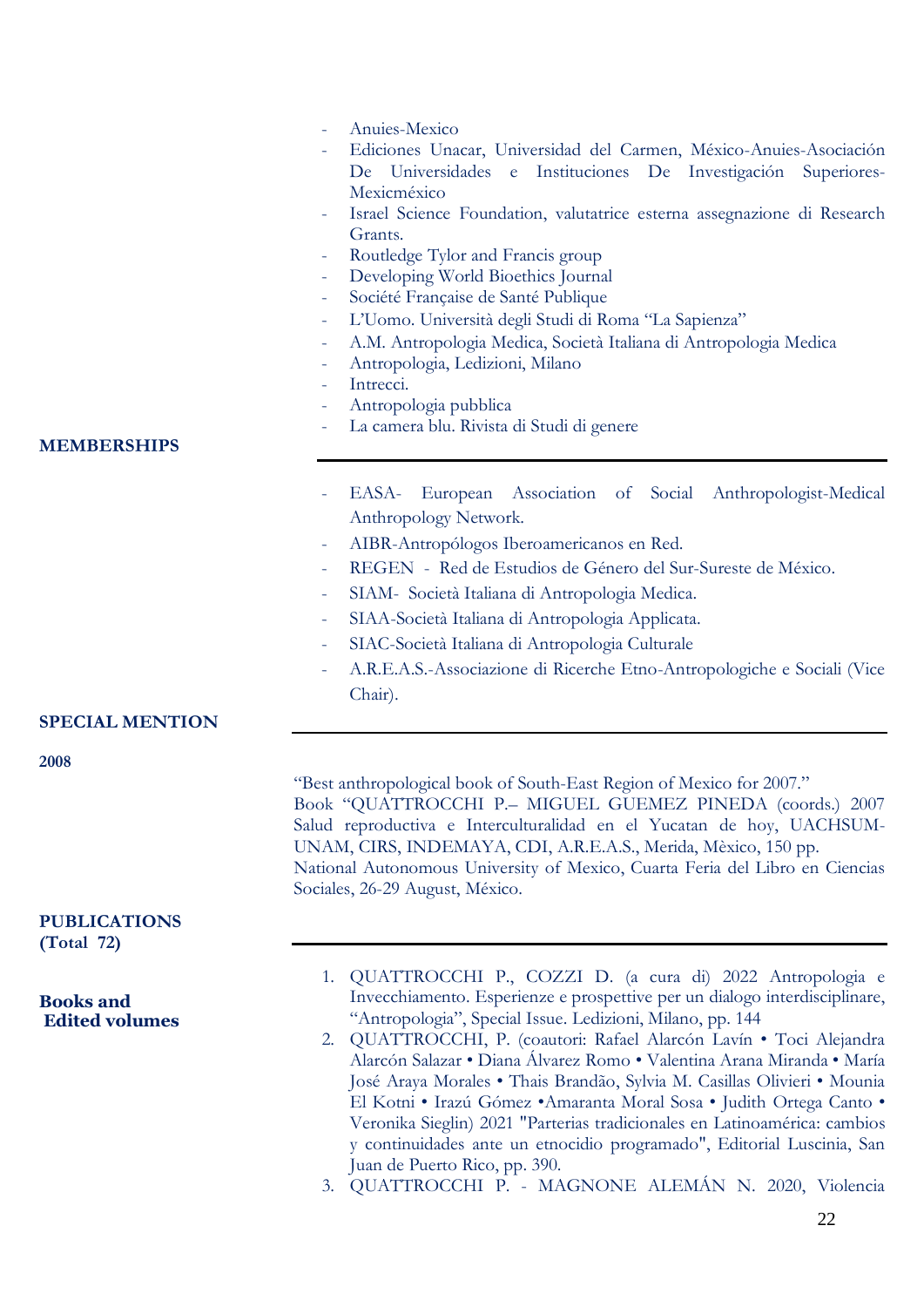Obstétrica en América Latina: conceptualización, experiencias, medición y estrategias. Ediciones EdUNLA, Universidad Nacional de Lanús, Argentina, pp. 231.

- 4. QUATTROCCHI P. 201 8 Oltre i luoghi comuni. Partorire e nascere a domicilio e in casa maternità. Una ricerca antropologica, Editpress, Firenze, p. 348
- 5. QUATTROCCHI p . 2018. Pratiche e saperi della riproduzione tra i Lenca di La Campa, Honduras. Il Faro Edizioni, Trento, pp. 175 .
- 6. QUATTROCCHI P. 201 1 Corpo, riproduzione e salute tra le donne maya dello Yucatan, Messico, Pacini Editore, Pisa, pp. 278.
- 7. QUATTROCCHI P. GÜ ÉMEZ PINEDA M. (coords.) 2007 Salud reproductiva e Interculturalidad en el Yucatan de hoy, UNAM, CIRS, INDEMAYA, CDI, A.R.E.A.S., Merida, Yucatan, 150 pp.
- 8. QUATTROCCHI P. 2006 La casa e la cura. I saperi specialistici nell'ambito domestico. Esperienze dell e levatrici di Kaua (Yucatan), Messico. Guida alla mostra fotografica, Centro Studi Circolo Amerindiano, Associazione di Ricerche Etno -Antropologiche e Sociali, Perugia, pp. 18.
- 9. QUATTROCCHI P. 2005 La comunità cinese a Trieste. Dinamiche imprenditoriali tr a ristoranti e pronto moda", n. 55/05 Quaderni del Dipartimento di Economia, Società e Territorio, Udine, pp. 58.
- 10. QUATTROCCHI P. TOFFOLETTI M. TOMASIN E. V. 2003 Il fenomeno migratorio nel comune di Monfalcone. Il caso della comunità bengalese, Gradisc a d'Isonzo, La Grafica, pp. 284.
- 11. QUATTROCCHI, P. 2022 Bridging Reproductive Justice, Obstetric Violence and Reproductive Governance. An Anthropological Overview on Mother -Baby Separation in Birth Care Facilities during Covid - 19 pandemic, "Developing World Bioeth, Bioethics", Special issue on Reproductive Justice (being printing)
- 12. QUATTROCCHI P. <sup>2022</sup> La prospettiva antropologica all'invecchiamento. Stato dell'arte e prospettive di ricerca dai crosscultural studies alla salute riproduttiva, "Antropologia", Ledizioni, Milano, pp.11 -35.
- 13. QUATTROCCHI P. 2022 'Seguridad' y 'respeto' durante el parto y el nacimiento. El aporte de las mujeres y de las comadronas españolas e italianas desde un modelo de atención no medicalizado, "Con -texto s. Revista d' Antropologia i Investigació social ", pp.13 -33
- 14. QUATTR OCCHI P . 2019 Violenza Ostetrica. Le potenzialità politico formative di un concetto innovativo, Etnoantropologia, Vol. 7 n. 1, 2019, pp. 125 -147.
- 15. QUATTROCCHI P . 2019 , Obstetric Violence Observatory: Contributions of Argentina to the I nternational Debate, Medical Anthropology, D O I : [10.1080/01459740.2019.1609471](https://doi.org/10.1080/01459740.2019.1609471) .
- 16. QUATTROCCHI p. 2019, Violenza ostetrica. Forma o sostanza? Similitudini e differenze nel dibattito in corso in Amer ica Latina e in Europa, D & D . La rivista delle Ostetriche, Scuola Elementale di Arte Ostetrica, n. 105, pp. 24-30.
- 17. QUATTROCCHI, P. 201 8 , Violencia obstétrica. Aportes desde América Latina , Gênero e Direito , vol. 7, n. 1, pp. 20 -44. DOI: [https://doi.org/10.22478/ufpb.217](https://doi.org/10.22478/ufpb.2179-7137.2018v7n1.38974) 9 - 7137.2018v7n1.38974 .

# **Articles**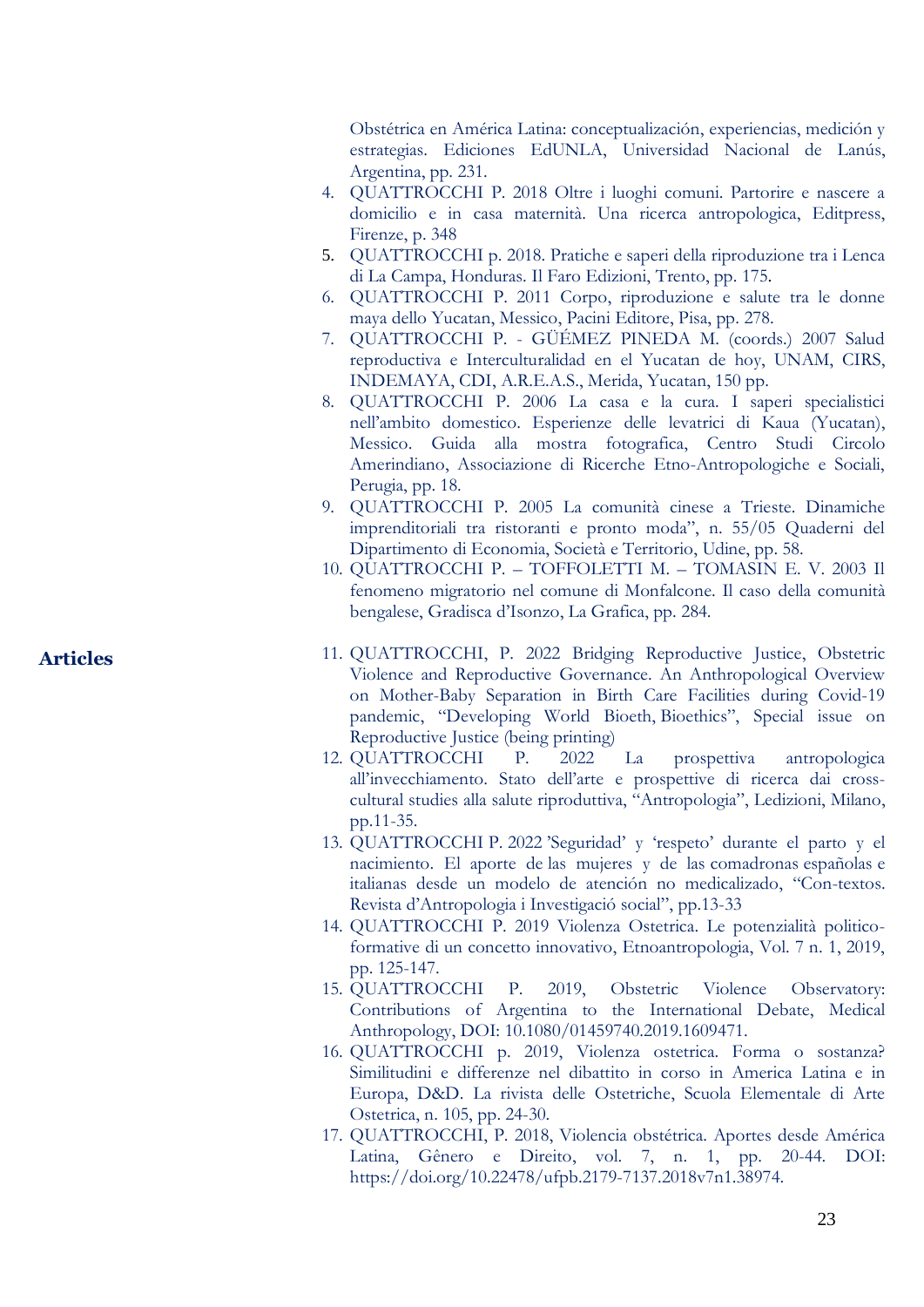- 18. QUATTROCCHI, P. 2018 Obstetricviolence. The new goal for research, policy and human rights in childbirth, Poster Presentation Abstract Book, European Congress of Perinatal Medicine. pp. 681-682.
- 19. QUATTROCCHI, P. 2017-2018, El significado político de la investigación en salud: fuerzas sociales y relaciones de poderes entre compromiso, ética y denuncia, AM. Rivista italiana di Antropologia Medica, n. 43-46, pp. 292-297.
- 20. QUATTROCCHI P. 2016 Rispettare il processo. Il ruolo sociale, culturale e politico delle ostetriche libere professioniste in Italia e in Spagna, "AM. Rivista italiana di Antropologia Medica" (in press).
- 21. Polanco Rodríguez Á. G., Riba López M. I., Del Valls Casillas T. Á., QUATTROCCHI P., Solorio Sánchez F. J, Navarro Albertos J. A., Álvarez Cervera F. J. 2015 Risk perception and chronic exposure to organochlorine pesticides in Maya communities of Mexico, "Human and Ecological Risk Assessment: An International Journal", vol. 21, Issue 7, pp. 1960-1979. DOI:10.1080/1080.7039.2015.1004159.
- 22. QUATTROCCHI P. 2014 Homebirth and the National Health Service in Italy. A qualitative study in the Emilia-Romagna Region, "Canadian Journal of Midwifery. Research and Practice", vol. 13, Issue 3, pp. 32-39.
- 23. QUATTROCCHI P. GÜÉMEZ PINEDA M. 2014 Dalla tradizione all'innovazione: un contributo al miglioramento delle politiche sanitarie nello Stato di Yucatan (Messico), "AM. Rivista della Società Italiana di Antropologia Medica", n. 38, Argo, Lecce, pp. 473-500.
- 24. QUATTROCCHI P. 2014 Riesgo y seguridad durante el embarazo y el parto: desde la visión biomédica hacia la visión de las mujeres que optan por un parto domiciliar. "Periferías, Diálogos y Fronteras". Actas del XIII Congreso de Antropología de la Federación de Asociaciones de Antropología del Estado Español. Universitat Rovira y Virgili, Tarragona, Spain, pp. 4444-4465.
- 25. QUATTROCCHI P. GÜÉMEZ PINEDA M. 2014 El Proyecto 'El tiempo de la Sobada. Prácticas y saberes del parto en Yucatán'. Una experiencia de co-construcción y co-labor entre academia y población. "Periferías, Diálogos y Fronteras". Actas del XIII Congreso de Antropología de la Federación de Asociaciones de Antropología del Estado Español. Universitat Rovira y Virgili, Tarragona, Spain, pp. 3568- 3579.
- 26. QUATTROCCHI P. GÜÉMEZ PINEDA M. 2011 El modelo intercultural en el campo de la salud reproductiva: Una experiencia de investigación aplicada en Yucatán, México, "Temas Antropológicos. Revista de la Universidad Autómoma de Yucatán", vol. 32, núm. 1, pp. 53-71.
- 27. QUATTROCCHI P. 2011 Saperi e pratiche puerperali a confronto, "D&D n. 72 Il giornale delle Ostetriche," Scuola Elementale di Arte Ostetrica", Firenze, pp. 56-60.
- 28. QUATTROCCHI P. ORTEGA CANTO J. 2010 Saberes y prácticas sobre la prueba de papanicolau entre mujeres mayas yucatecas (México), "Thule. Rivista di Studi Americanstici", Argo, Lecce, pp. 583-595.
- 29. QUATTROCCHI P. 2010 I mille volti della sobada. Saperi riproduttivi e pratiche di resistenza nello Yucatan contemporaneo (Messico), "Annuario Antropologia", Anno IX, n. 12 "Nascita" (a cura di Irene Maffi), Ledizioni, Milano, pp. 83-118.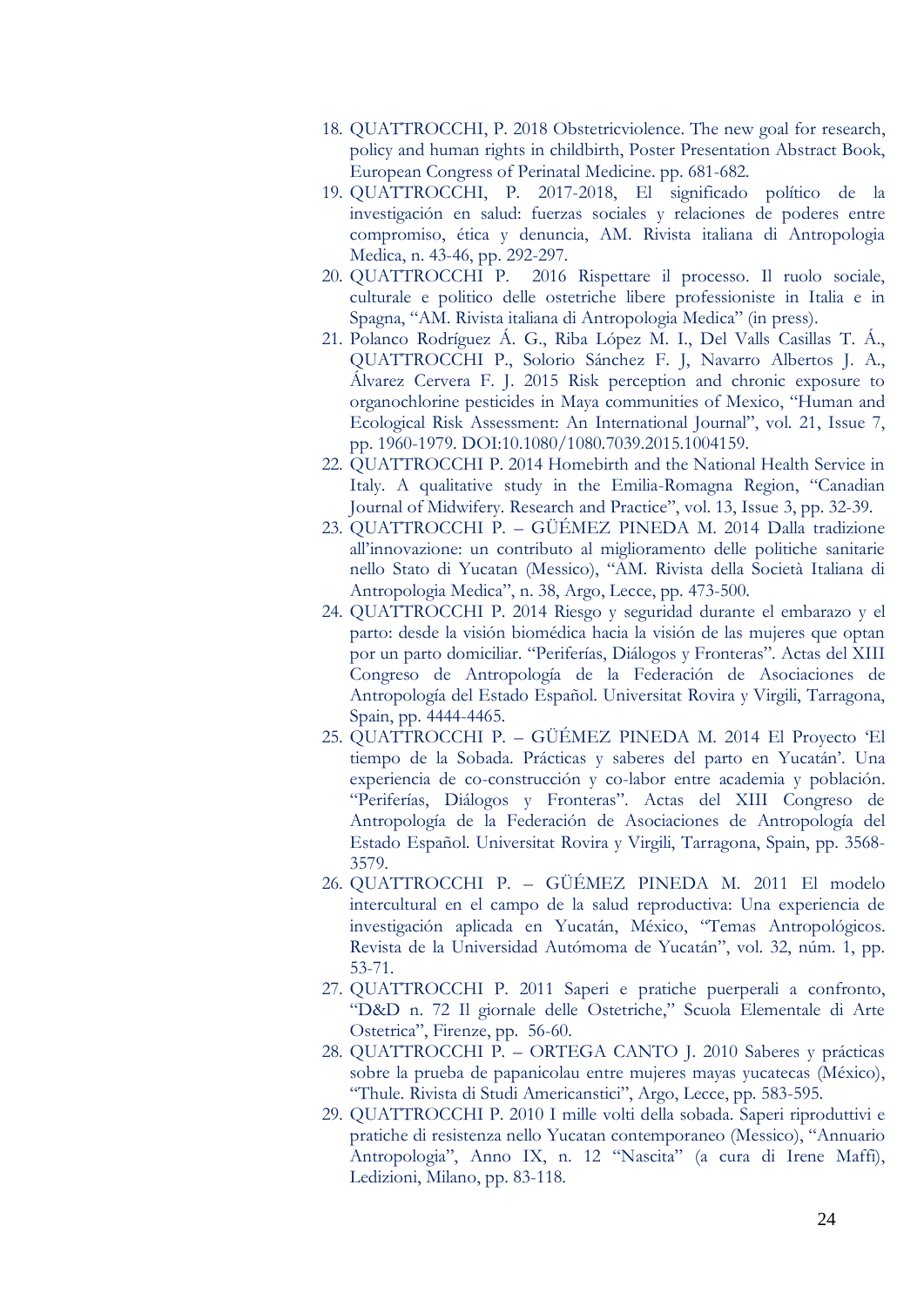- 30. QUATTROCCHI P. PEREZ MOTUL J. 2009 Una meridiana mirada antropólogica hacia la utilización médica y paramédica de la marihuana, "Rev. Biomed", n. 20 (2), pp. 68-71.
- 31. QUATTROCCHI P. 2007 Salute riproduttiva e obiettivi del millennio. Quale ruolo per le levatrici? Il caso dello Yucatan, "I Fogli di Oriss. Organizzazione interdisciplinare sviluppo e salute. Luoghi e lingue di confine tra antropologia, psicologia, medicina e psichiatria", n. 27-28, Colibrì, Milano, pp. 11-36.
- 32. QUATTROCCHI P. 2006 ¿Qué es la sobada? Elementos para conocer y entender una práctica terapéutica en Yucatán, Península, vol I, num. 2, Unidad Académica de Ciencias Sociales y Humanidades de la Universidad Nacional Autonoma de México, pp 143-170.
- 33. QUATTROCCHI P. 2006 Confini del corpo e pratiche puerperali. "Apertura" e "chiusura" del corpo femminile tra i Lenca di La Campa (Honduras) e i Maya yucatechi del villaggio di Kaua (Messico), "La Ricerca Folklorica", n. 53, Grafo, Brescia, pp. 23-40.
- 34. QUATTROCCHI P. 2006 Salute riproduttiva, etno-botanica e formazione interculturale alla salute. Un progetto di ricerca-azione nello Yucatan (Messico), "Thule. Revista di Studi Americanistici". Atti del Convegno, Argo, Lecce, 775-780.
- 35. QUATTROCCHI P. 2006 Il tempo della sobada, pratiche e saperi del parto in un villaggio maya dello Yucatan, in "Donna & Donna. Rivista delle Ostetriche", n. 52, Firenze, pp. 6-8.
- 36. QUATTROCCHI P. 2005 Componer al niño. Il massaggio prenatale in un villaggio maya dello Yucatán (Messico), "Quaderni di Thule", n. V, Atti del XXVII Convegno Internazionale di Americanistica, Perugia, 5-10 maggio 2005, Argo, Lecce, pp. 1-8.
- 37. QUATTROCCHI P. 2004 Il progetto Il tempo della sobada: la salute riproduttiva tra antropologia medica e cooperazione allo sviluppo, "Thule. Rivista italiana di studi americanistici", n. 16/17 aprile-ottobre 2004, Centro Studi Americanistici "Circolo Amerindiano", ARGO, Lecce, pp. 361-366.
- 38. QUATTROCCHI P. 2004 L'ombelico del mondo. Rappresentazioni e pratiche relative al ti'pté in un villaggio maya dello Yucatán, Messico, in "La Ricerca Folklorica", n. 50, Grafo, Brescia, pp. 35-43.
- 39. QUATTROCCHI P. 2004 Non solo birth attendant. Il ruolo rituale delle levatrici lenca, Honduras, "Quaderni di Thule", n. IV, Atti del XXVI Convegno Internazionale di Americanistica, Perugia, 6-10 maggio 2004, ARGO, Lecce, pp. 343-349.
- 40. QUATTROCCHI P. 2001 Parteras gracias a Dios: il sistema di nascita lenca tra tradizione e modernità, "La Ricerca Folklorica", n. 44, Brescia, Grafo, pp. 127- 138.
- 41. QUATTROCCHI P. 2000 Quando il sangue diventa acqua. Tabù e interdizioni femminili tra i Lenca di La Campa (Honduras), "Lares. Rivista di Studi Demo-etno-antropologici", n. 4, Firenze, Olschki Editore, pp. 675-693.
- 42. QUATTROCCHI P. 1999 Note dal campo. Riflessioni sull'uso dell'immagine nella formazione delle levatrici lenca (Honduras), "Idee Grafiche e Immagini per lo Sviluppo", n. 3, Bologna, CESTAS, pp. 2-9.

**Book Chapters**

43. QUATTROCCHI, P. (2022) "Biopolitica, rischio e violenza ostetrica ai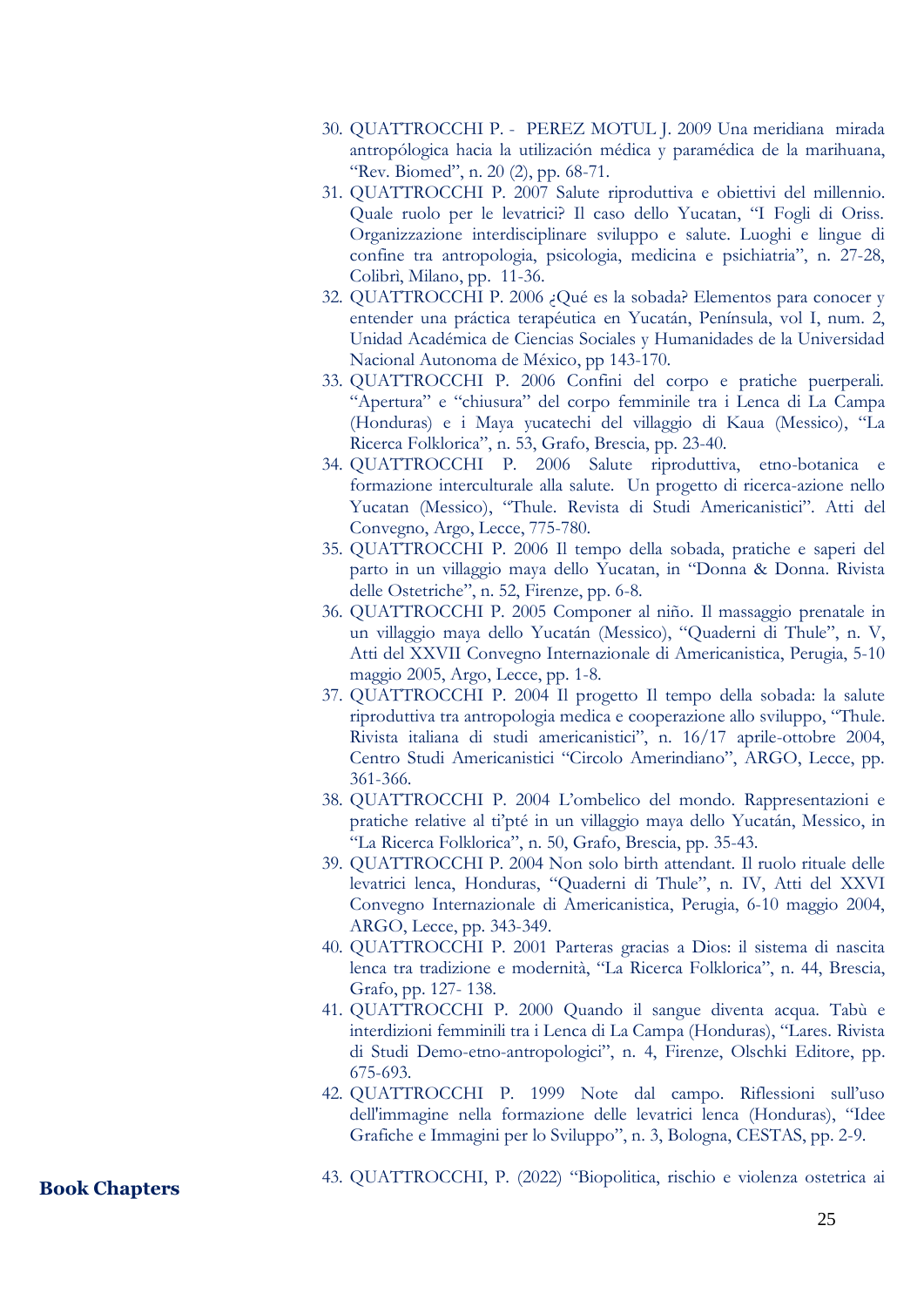tempi dell'emergenza pandemica. Un'analisi processuale della "separazione da Covid-19". En QUAGLIARIELLO, C. (ed.) Coronial. Antropologia della riproduzione e della sessualità al tempo del Covid-19, Franco Angeli (being printing).

- 44. QUATTROCCHI, P. 2022, Dalla ricerca accademica alle politiche pubbliche. Esperienze di dialogo tra antropologi, istituzioni sanitarie e popolazione indigena nello Stato dello Yucatán, Messico, in Alessandro Lupo (a cura di) Antropologia della salute indigena: popolazione nativa e istituzioni sanitarie in Messico, Cisu, Roma (being printing).
- 45. QUATTROCCHI, P. 2022 Saperi enogastronomici friulani tra "tradizione e modernità, in Atti del Congresso Storia, Scienza e Cultura del Cibo, Università degli Studi di Udine, novembre 2019, Forum, Udine (being printing)
- 46. QUATTROCCHI P. 2022 Levatrici, ostetriche, donne. 'Compagne di nascita' in prospettiva transculturale e intergenerazionale, in VUANO, B. Nascere nella cenere. Le ultime levatrici in Carnia, Forum, Udine, p. 9-21.
- 47. QUATTROCCHI, P. 2021, Ejercer la libertad y resignificar preguntas. El hilo rojo entre distintas experiencias y perspectivas sobre la(s) maternidad(es), en: Brigidi, Serena y Cuadrada, Coral (eds.) Maternidades, experiencias y narraciones. Una mirada a través de los campos de saberes. Tarragona: Publicaciones URV, pp. 301-317.
- 48. QUATTROCCHI, P. 2021 Resistir a la medicalización innecesaria. La experiencia de las parteras mayas de Yucatán (México), in AAVV "Parterias tradicionales en Latinoamérica: cambios y continuidades ante un etnocidio programado", Editorial Luscinia, San Juan de Puerto Rico, pp. 285-321.
- 49. QUATTROCCHI P 2020 Violencia Obstétrica. Desde América Látina hasta Europa: similitudes y diferencias en el debáte actual, in QUATTROCCHI P. - MAGNONE ALEMÁN N. Violencia Obstétrica en América Latina: conceptualización, experiencias, medición y estrategias. Ediciones Edunla, Universidad Nacional de Lanús, Argentina, pp.195-201.
- 50. QUATTROCCHI P. 2020, La Plataforma de violencia obstétrica. Un instrumento innovador para profesionales de la salud, formadores y tomadores de decisiónes (abstract), ARIES-Anuario de Antropología Ibero-Americana, Número 6.
- 51. QUATTROCCHI 2017, "Violencia obstétrica. Aportes desde America Latina. Terceras Jornadas de Sociología de la Facultad de Ciencias Políticas y Sociales de la Universidad Nacional de Cuyo Mendoza, Dirección URL del informe: [http://bdigital.uncu.edu.ar/10608. 15-17](http://bdigital.uncu.edu.ar/10608.%2015-17) gennaio 2017
- 52. QUATTROCCHI 2017, "Violencia obstétrica. ¿Cuáles son los aportes de la Argentina al debate internacional?". Atti del Congresso "XIII Jornadas nacionales de Historia de las Mujeres. VIII Congreso iberoamericano de Estudios de Género", Universidad de Buenos Aires, 24-27 luglio <http://historiadelasmujeres2017.filo.uba.ar/actas>
- 53. QUATTROCCHI P. 2017 La demanda de papanicolau por parte de las mujeres de Peto (Yucatán). Sugerencias para mejorar la calidad de los programas de detección oportuna desde las perspectivas de género, la interculturalidad y los derechos humanos, in Judith Ortega Canto-José Perez Mutul (a cura di) "Cánceres en mujeres mayas. Pobreza, género y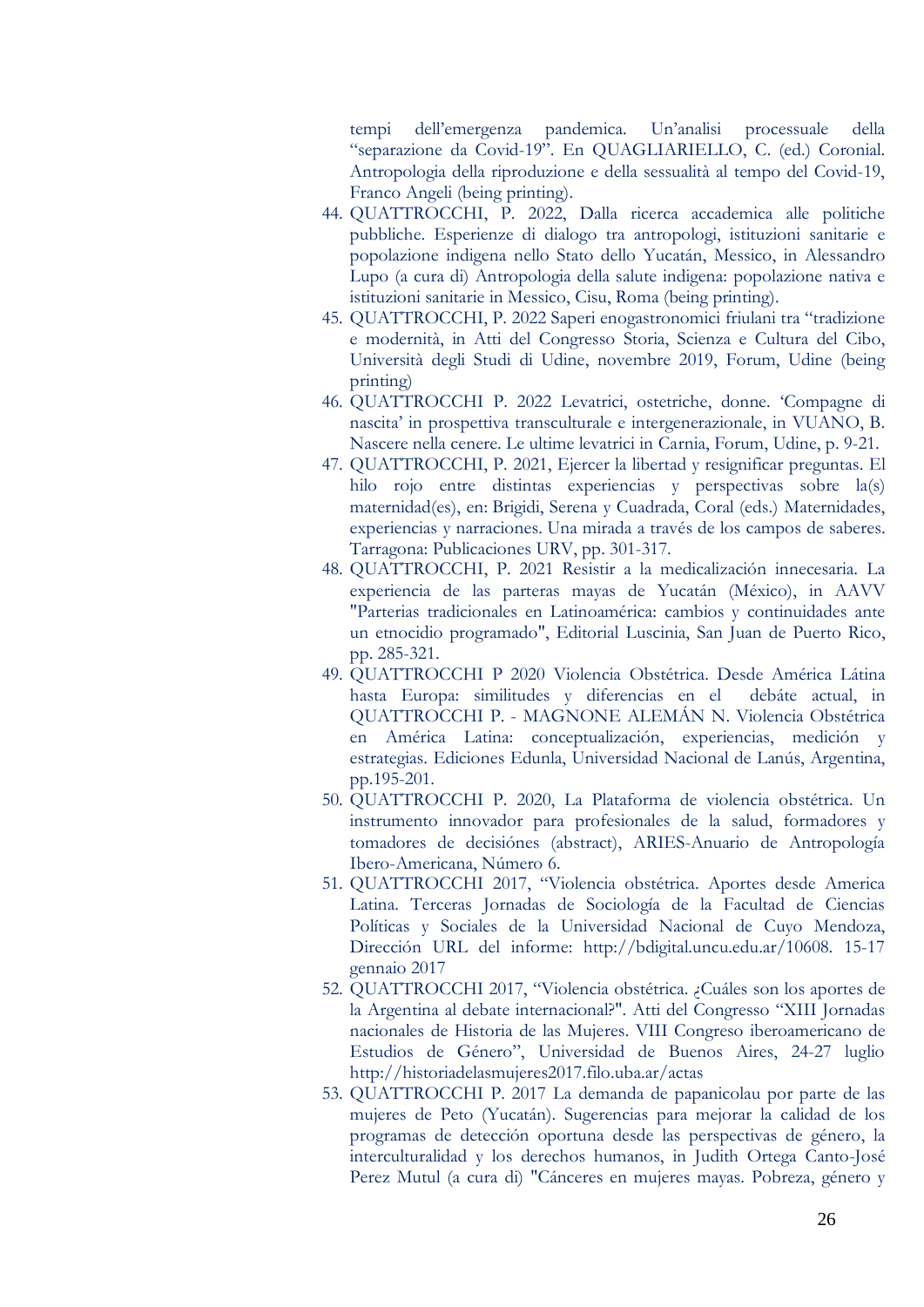comunicación social", Plaza y Valdés, Paídos y Valdés, pp. 113- 146.

- 54. QUATTROCCHI, P 2014 Riesgo" y "seguridad" durante el embarazo y el parto: desde la visión biomédica hacia la visión de las mujeres que optan por un parto domiciliar. "Periferías, Diálogos y Fronteras". Actas del XIII Congreso de Antropología de la Federación de Asociaciones de Antropología del Estado Español. Universitat Rovira y Virgili, Tarragona, Spain, pp. 4444-4465.
- 55. QUATTROCCHI P. GUÉMEZ PINEDA M. 2014 El Proyecto 'El tiempo de la Sobada. Prácticas y saberes del parto en Yucatán. Una experiencia de co-construcción y co-labor entre academia y población. "Periferías, Diálogos y Fronteras". Actas del XIII Congreso de Antropología de la Federación de Asociaciones de Antropología del Estado Español. Universitat Rovira i Virgili, Tarragona, Spain, pp. 3568- 3579.
- 56. QUATTROCCHI, P. 2009 Mujer y salud reproductiva en el municipio de Kaua (Yucatan), in P. Gorza, D. Domenici y C. Avitabile (coordinadores) Mundo Zoque y Maya: miradas italianas, México, UNAM-Universidad Autónoma de México, Colección Antologías, n. 2, pp. 281-315.
- 57. QUATTROCCHI, P. 2009 Metodologia ed esperienza nei gruppi classi, in Orsolina Valeri (a cura di) L'Europa dopo la caduta del muro di Berlino, Forum, Udine, pp. 28-30.
- 58. QUATTROCCHI P. ORTEGA CANTO J. 2008 La perspectiva médico-antropológica en el estudio del cáncer cervico-uterino. ¿Cuáles los aportes?, in Ramírez Sierra María Jesus, Jímenez Coello Matilde, Heredia Navarrete Ramón Mario, Moguel Rodríguez William Alberto (a cura di) Investigación, Salud y Sociedad 3. Las Ciencias de la Salud en el Marco de los procesos de Cambio y Globalización, Università Autonoma dello Yucatán 2008, pp. 275-293.
- 59. QUATTROCCHI P.– GUEMEZ PINEDA M. (a cura di) 2007 Introducción, in Salud reproductiva e Interculturalidad en el Yucatan de hoy, UACHSUM-UNAM, CIRS, INDEMAYA, CDI, A.R.E.A.S., Merida, Yucatan, pp.7-13.
- 60. QUATTROCCHI P. 2007b ¿Qué es la sobada? Elementos para conocer y entender una práctica terapéutica en Yucatán, in QUATTROCCHI P.– MIGUEL GUEMEZ PINEDA (a cura di) Salud reproductiva e Interculturalidad en el Yucatán de hoy, pp. 77-114.
- 61. QUATTROCCHI P. 2006 Alcuni concetti chiave per una prospettiva interculturale alla salute, in Melita Richter e Ada Lilo (a cura di) Percorsi Interculturali. Esperienze di mediazione culturale a Trieste, Artigraficheriva, Trieste, pp. 85-101.
- 62. QUATTROCCHI P. 2006 Donne, riproduzione e salute comunitaria in un villaggio maya dello Yucatan, "Zapruder. Storie in movimento", ODRADEK, Roma, pp. 40-5
- 63. QUATTROCCHI P. 2005 Devozione femminile e saperi riproduttivi, in Segni della devozione. Materiali della collezione Ciceri, Catalogo della mostra, Civici Musei, Udine, pp. 125-143.
- 64. QUATTROCCHI P. 2005 Le confraternite udinesi, in Segni della devozione. Materiali della collezione Ciceri, Catalogo della mostra, Civici Musei, Udine, pp. 33-47.
- 65. QUATTROCCHI P. 2005 Processo contro Marta Fiascaris e processo per aver tentato l'imputato di aver portato il proprio bambino, nato morto